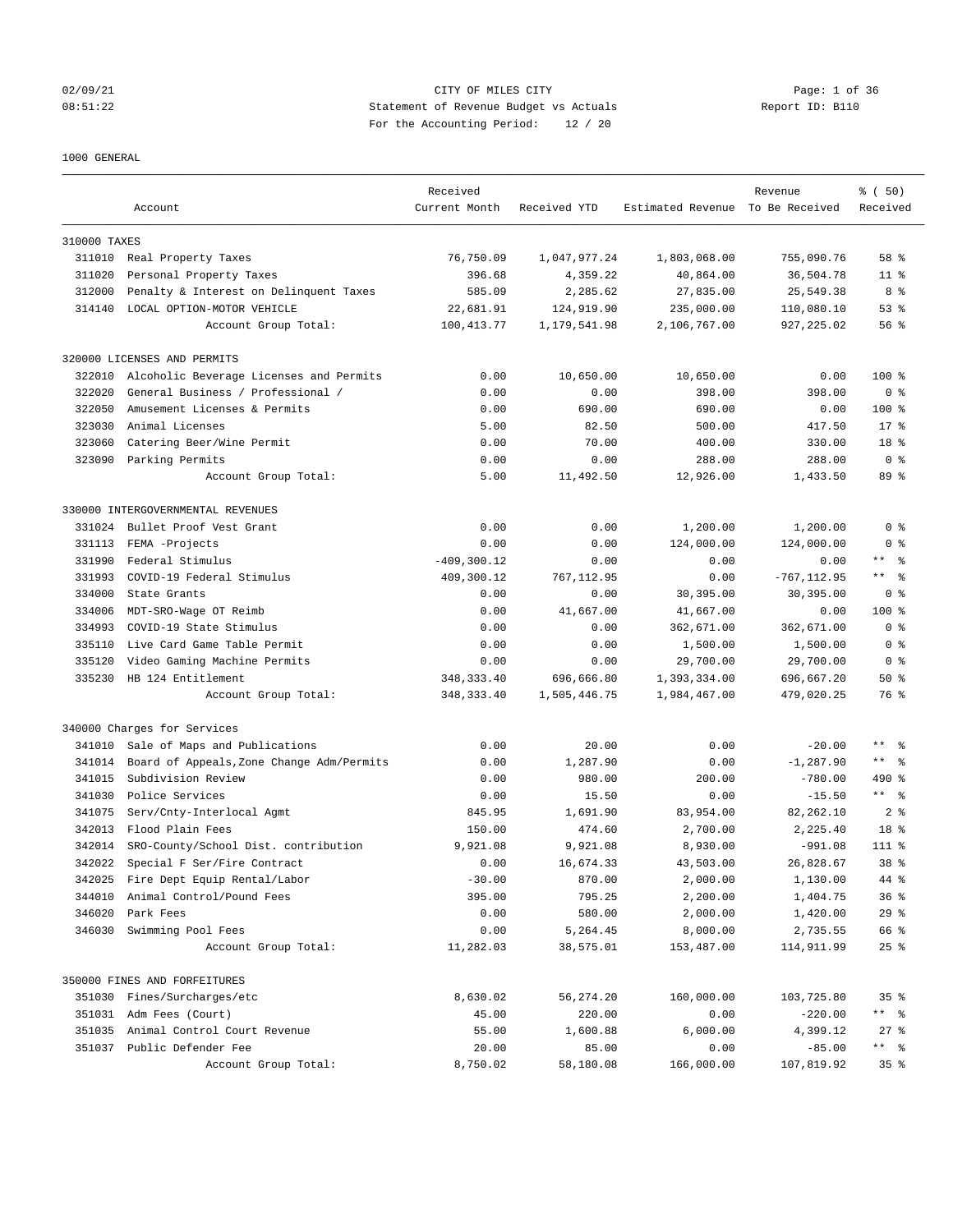## 02/09/21 Page: 2 of 36 08:51:22 Statement of Revenue Budget vs Actuals Report ID: B110 For the Accounting Period: 12 / 20

### 1000 GENERAL

|        |                                   | Received      |              |                   | Revenue        | % (50)              |
|--------|-----------------------------------|---------------|--------------|-------------------|----------------|---------------------|
|        | Account                           | Current Month | Received YTD | Estimated Revenue | To Be Received | Received            |
|        | 360000 MISCELLANEOUS REVENUE      |               |              |                   |                |                     |
| 361005 | MidRivers Franchise Fees          | 0.00          | 53,628.42    | 100,000.00        | 46,371.58      | 54 %                |
| 361010 | Land Rental                       | 150.00        | 41,767.24    | 43,891.00         | 2,123.76       | 95 <sup>8</sup>     |
| 361020 | Building Rentals                  | 1,716.66      | 10,299.96    | 20,600.00         | 10,300.04      | $50*$               |
| 362020 | MISC REVENUE                      | 6,966.32      | 44,164.86    | 0.00              | $-44, 164.86$  | $***$ $\frac{6}{5}$ |
| 362022 | Health Ins-MMIA Emp Benefits Prog | 46.83         | 49.25        | 0.00              | $-49.25$       | $\star\star$<br>- 응 |
| 365000 | Contributions and Donations       | 124.00        | 644.00       | 0.00              | $-644.00$      | $***$ $\frac{6}{5}$ |
| 366040 | Misc.-BHS                         | 0.00          | 0.00         | 900.00            | 900.00         | 0 <sup>8</sup>      |
| 366050 | Sale of Junk/Salvage-PD cars      | 0.00          | 4,715.00     | 2,760.00          | $-1,955.00$    | $171$ %             |
| 367000 | Sale of Junk or Salvage           | 0.00          | 950.00       | 600.00            | $-350.00$      | 158 <sup>8</sup>    |
|        | Account Group Total:              | 9,003.81      | 156, 218.73  | 168,751.00        | 12,532.27      | 93 <sup>8</sup>     |
|        | 370000 INVESTMENT EARNINGS        |               |              |                   |                |                     |
| 371010 | Investment Earnings               | 1,146.78      | 1,146.78     | 10,000.00         | 8,853.22       | $11*$               |
|        | Account Group Total:              | 1,146.78      | 1,146.78     | 10,000.00         | 8,853.22       | $11*$               |
|        | 380000 OTHER FINANCING SOURCES    |               |              |                   |                |                     |
| 383000 | Interfund Operating Transfer      | 26, 262.08    | 153, 745. 73 | 618,207.00        | 464, 461.27    | 25%                 |
|        | Account Group Total:              | 26, 262.08    | 153, 745. 73 | 618,207.00        | 464, 461.27    | 25%                 |
|        | Fund Total:                       | 505,196.89    | 3,104,347.56 | 5,220,605.00      | 2, 116, 257.44 | 59 %                |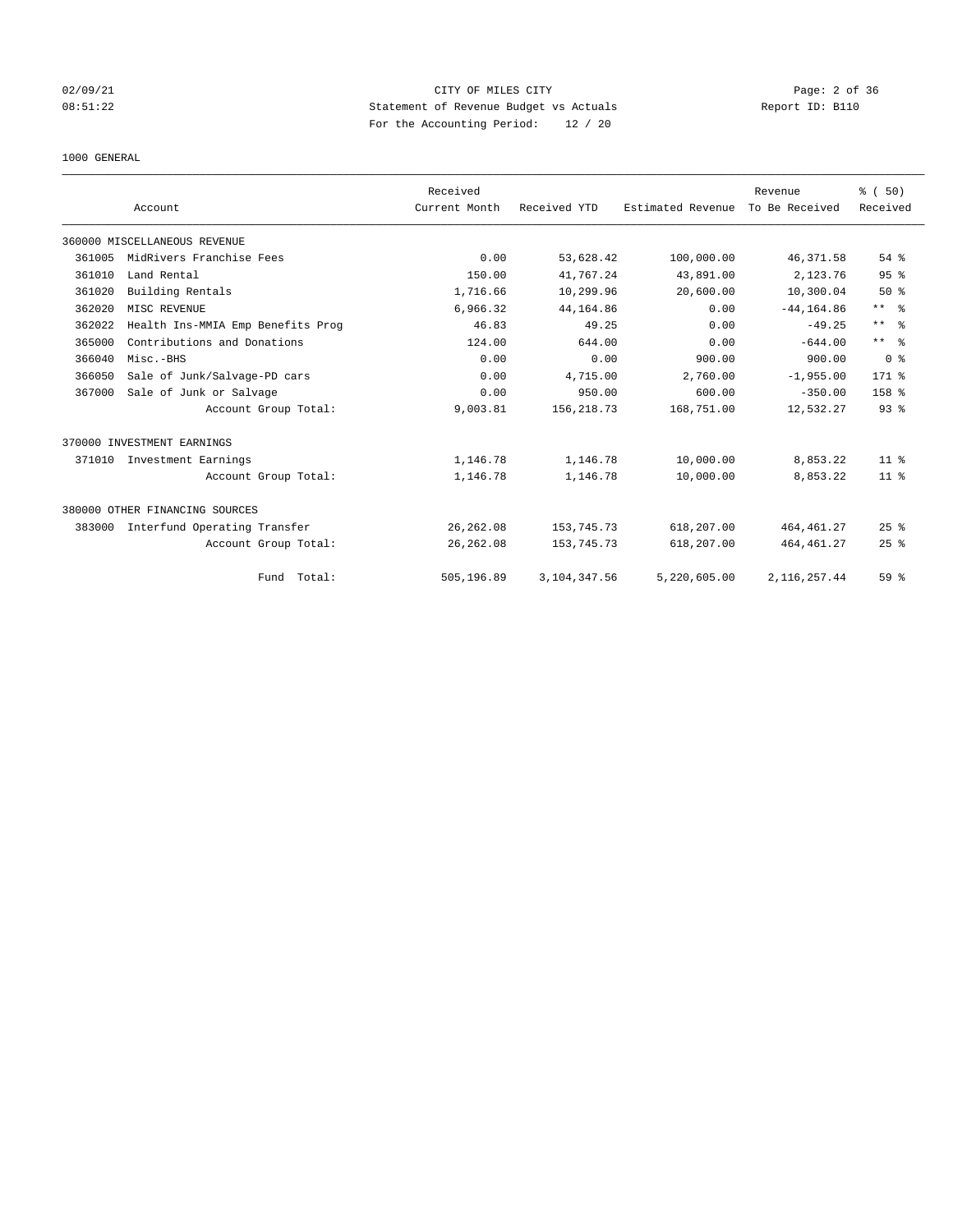## 02/09/21 Page: 3 of 36 08:51:22 Statement of Revenue Budget vs Actuals Report ID: B110 For the Accounting Period: 12 / 20

# 2220 LIBRARY

|        | Account                           | Received<br>Current Month | Received YTD | Estimated Revenue | Revenue<br>To Be Received | % (50)<br>Received  |
|--------|-----------------------------------|---------------------------|--------------|-------------------|---------------------------|---------------------|
|        | 340000 Charges for Services       |                           |              |                   |                           |                     |
| 341075 | Serv/Cnty-Interlocal Agmt         | 0.00                      | 0.00         | 41,425.00         | 41, 425.00                | 0 <sup>8</sup>      |
| 346070 | Library Fees                      | 94.80                     | 655.35       | 4,000.00          | 3,344.65                  | 16 <sup>8</sup>     |
| 346074 | Book Sales                        | 0.00                      | 163.10       | 400.00            | 236.90                    | 41.8                |
|        | Account Group Total:              | 94.80                     | 818.45       | 45,825.00         | 45,006.55                 | 2 <sup>8</sup>      |
|        | 360000 MISCELLANEOUS REVENUE      |                           |              |                   |                           |                     |
| 362020 | MISC REVENUE                      | 0.00                      | 0.00         | 200,000.00        | 200,000.00                | 0 <sup>8</sup>      |
| 365035 | Donation-Library Board of Trustee | 1,333.17                  | 2,655.80     | 0.00              | $-2,655.80$               | $***$ $\frac{6}{5}$ |
|        | Account Group Total:              | 1,333.17                  | 2,655.80     | 200,000.00        | 197,344.20                | 1 <sup>8</sup>      |
|        | 380000 OTHER FINANCING SOURCES    |                           |              |                   |                           |                     |
| 383000 | Interfund Operating Transfer      | 25,829.58                 | 154,977.48   | 309,955.00        | 154,977.52                | $50*$               |
|        | Account Group Total:              | 25,829.58                 | 154,977.48   | 309,955.00        | 154,977.52                | $50*$               |
|        | Fund Total:                       | 27, 257.55                | 158, 451.73  | 555,780.00        | 397, 328.27               | 29%                 |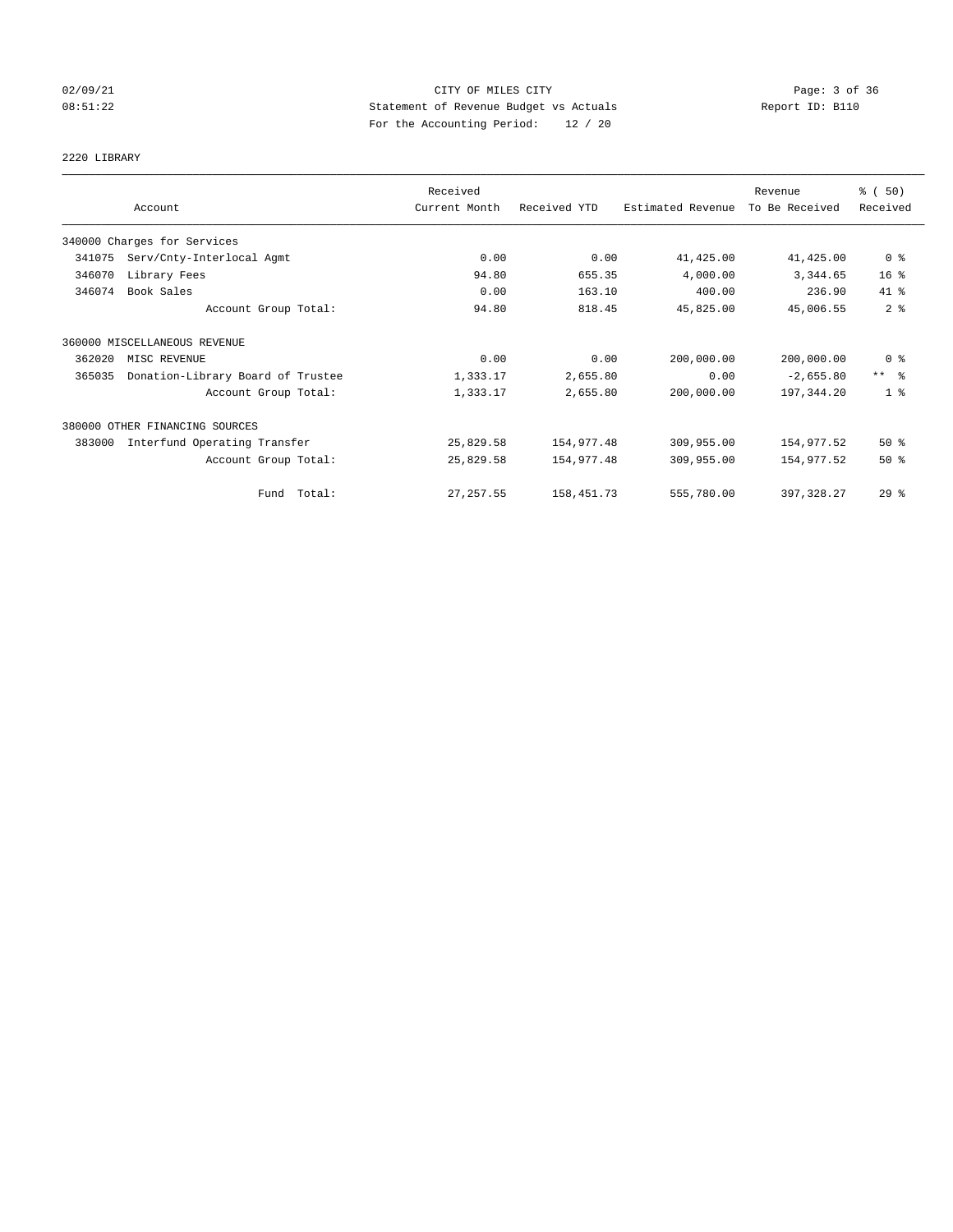## 02/09/21 CITY OF MILES CITY Page: 4 of 36 08:51:22 Statement of Revenue Budget vs Actuals Report ID: B110 For the Accounting Period: 12 / 20

2260 EMERGENCY DISASTER

|              | Account                                | Received<br>Current Month | Received YTD | Estimated Revenue | Revenue<br>To Be Received | % (50)<br>Received |
|--------------|----------------------------------------|---------------------------|--------------|-------------------|---------------------------|--------------------|
| 310000 TAXES |                                        |                           |              |                   |                           |                    |
| 311010       | Real Property Taxes                    | 5.31                      | 22.05        | 250.00            | 227.95                    | 9 <sub>8</sub>     |
| 311020       | Personal Property Taxes                | 0.67                      | 0.67         | 50.00             | 49.33                     | 1 <sup>8</sup>     |
| 312000       | Penalty & Interest on Delinquent Taxes | 5.47                      | 21.63        | 30.00             | 8.37                      | 72 %               |
|              | Account Group Total:                   | 11.45                     | 44.35        | 330.00            | 285.65                    | $13*$              |
|              | Total:<br>Fund                         | 11.45                     | 44.35        | 330.00            | 285.65                    | $13*$              |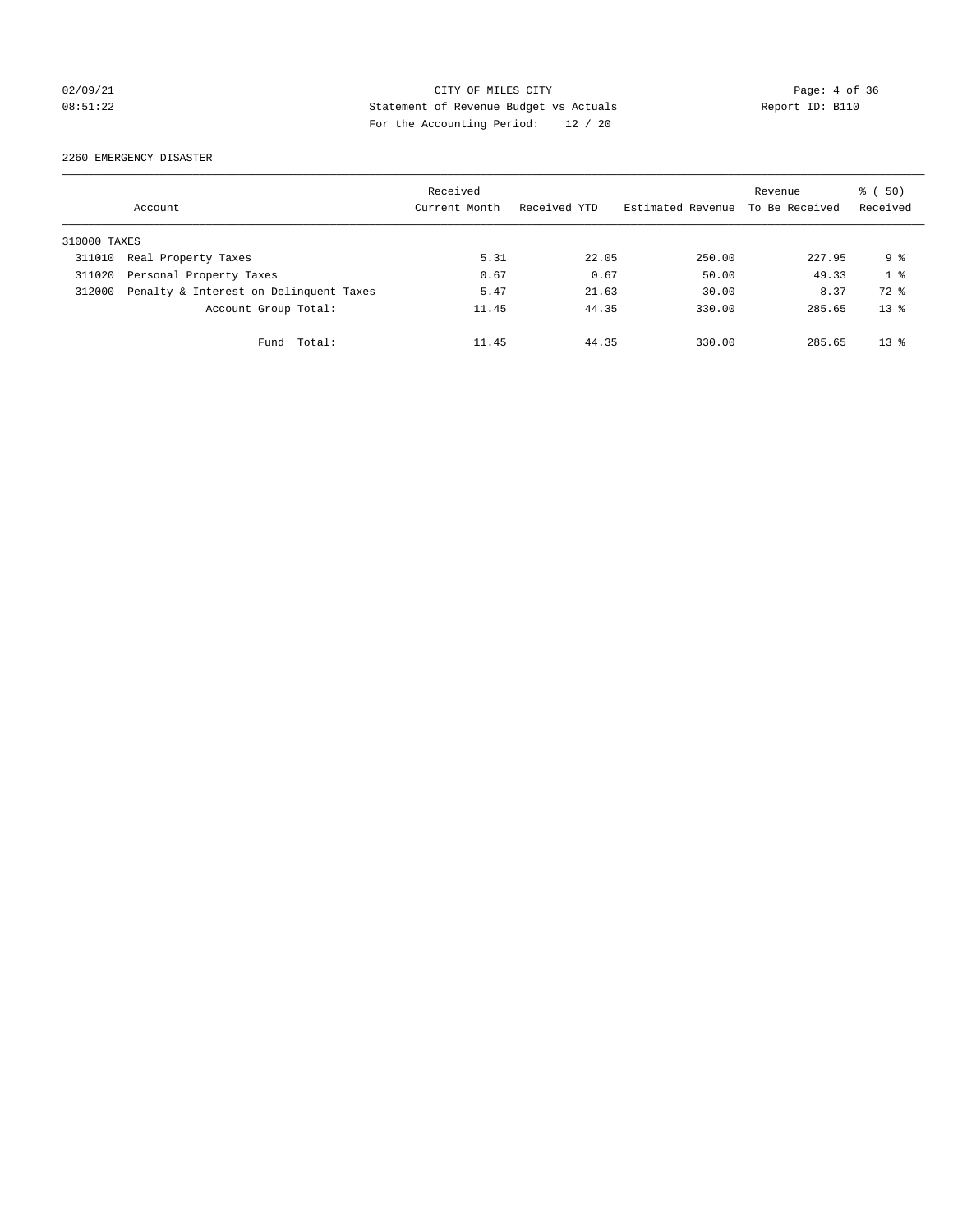## 02/09/21 Page: 5 of 36 08:51:22 Statement of Revenue Budget vs Actuals Report ID: B110 For the Accounting Period: 12 / 20

## 2270 Health

| Account                                | Received<br>Current Month | Received YTD | Estimated Revenue | Revenue<br>To Be Received | $\frac{1}{6}$ (50)<br>Received |
|----------------------------------------|---------------------------|--------------|-------------------|---------------------------|--------------------------------|
| 310000 TAXES                           |                           |              |                   |                           |                                |
| 311010<br>Real Property Taxes          | 11,832.09                 | 159,608.35   | 0.00              | $-159.608.35$             | $***$ $\approx$                |
| Account Group Total:                   | 11,832.09                 | 159,608.35   | 0.00              | $-159,608.35$             | $***$ $\approx$                |
| OTHER FINANCING SOURCES<br>380000      |                           |              |                   |                           |                                |
| 383000<br>Interfund Operating Transfer | 13,000.00                 | 13,000.00    | 13,000.00         | 0.00                      | $100*$                         |
| Account Group Total:                   | 13,000.00                 | 13,000.00    | 13,000.00         | 0.00                      | $100*$                         |
| Fund Total:                            | 24,832.09                 | 172,608.35   | 13,000.00         | $-159.608.35$             | $***$ $\frac{6}{5}$            |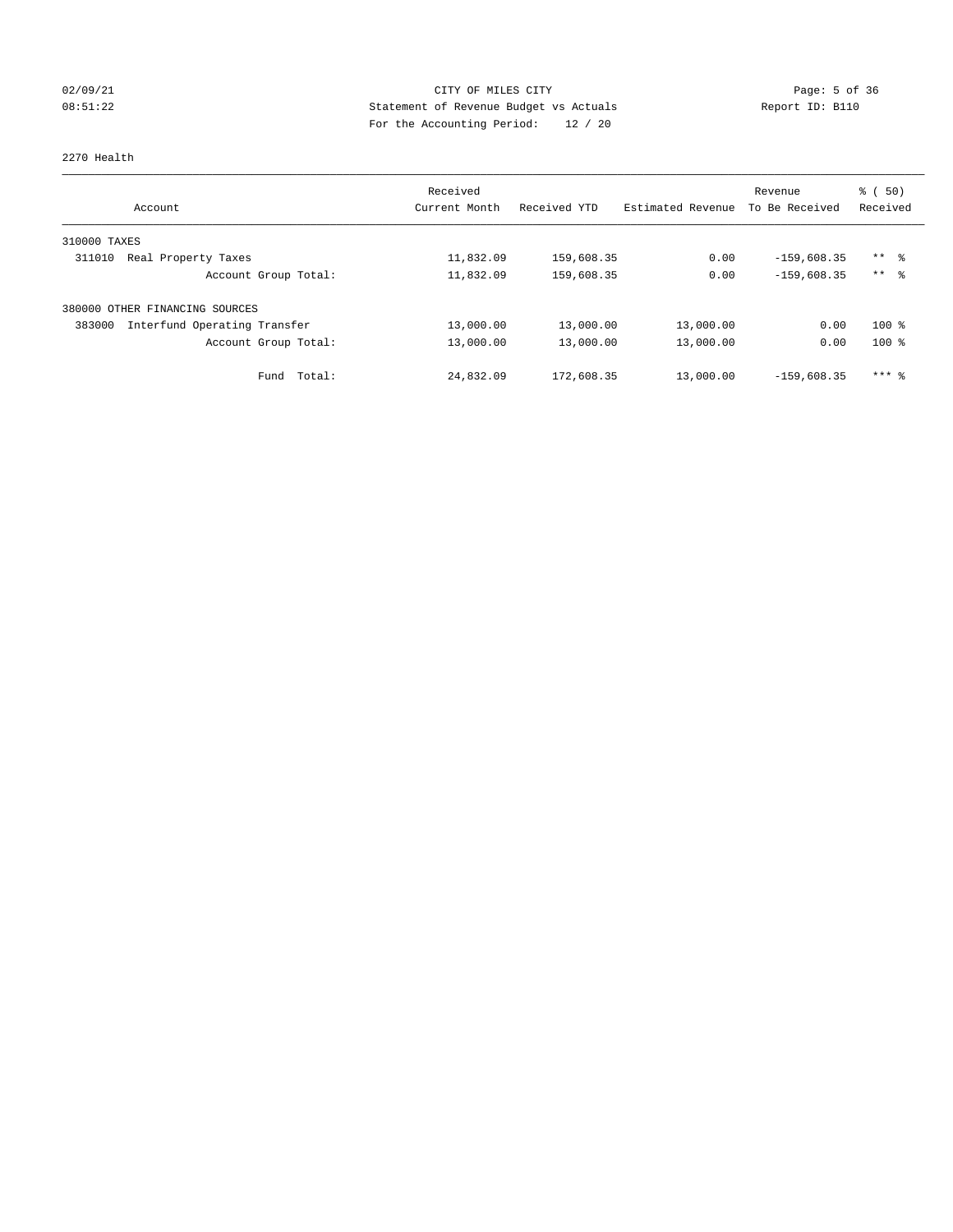## 02/09/21 CITY OF MILES CITY Page: 6 of 36 08:51:22 Statement of Revenue Budget vs Actuals Report ID: B110 For the Accounting Period: 12 / 20

2310 TIFD-Downtown

|              |                                        | Received      |              |                   | Revenue        | % (50)              |
|--------------|----------------------------------------|---------------|--------------|-------------------|----------------|---------------------|
|              | Account                                | Current Month | Received YTD | Estimated Revenue | To Be Received | Received            |
| 310000 TAXES |                                        |               |              |                   |                |                     |
| 311010       | Real Property Taxes                    | 6,004.61      | 70,916.07    | 76,817.00         | 5,900.93       | $92$ $%$            |
| 311020       | Personal Property Taxes                | 0.00          | 426.20       | 10,000.00         | 9,573.80       | 4%                  |
| 312000       | Penalty & Interest on Delinquent Taxes | 21.31         | 66.46        | 0.00              | $-66.46$       | $***$ $%$           |
|              | Account Group Total:                   | 6,025.92      | 71,408.73    | 86,817.00         | 15,408.27      | $82*$               |
|              | 330000 INTERGOVERNMENTAL REVENUES      |               |              |                   |                |                     |
| 331172       | Montana Main St Grant                  | 0.00          | 0.00         | 10,000.00         | 10,000.00      | 0 <sup>8</sup>      |
|              | Account Group Total:                   | 0.00          | 0.00         | 10,000.00         | 10,000.00      | 0 <sup>8</sup>      |
|              | 370000 INVESTMENT EARNINGS             |               |              |                   |                |                     |
| 371010       | Investment Earnings                    | 174.50        | 174.50       | 0.00              | $-174.50$      | $***$ $\frac{6}{5}$ |
|              | Account Group Total:                   | 174.50        | 174.50       | 0.00              | $-174.50$      | $***$ $\approx$     |
|              | 380000 OTHER FINANCING SOURCES         |               |              |                   |                |                     |
| 383000       | Interfund Operating Transfer           | 0.00          | 0.00         | 2,000.00          | 2,000.00       | 0 <sup>8</sup>      |
|              | Account Group Total:                   | 0.00          | 0.00         | 2,000.00          | 2,000.00       | 0 <sup>8</sup>      |
|              | Fund Total:                            | 6, 200.42     | 71,583.23    | 98,817.00         | 27, 233.77     | 72 %                |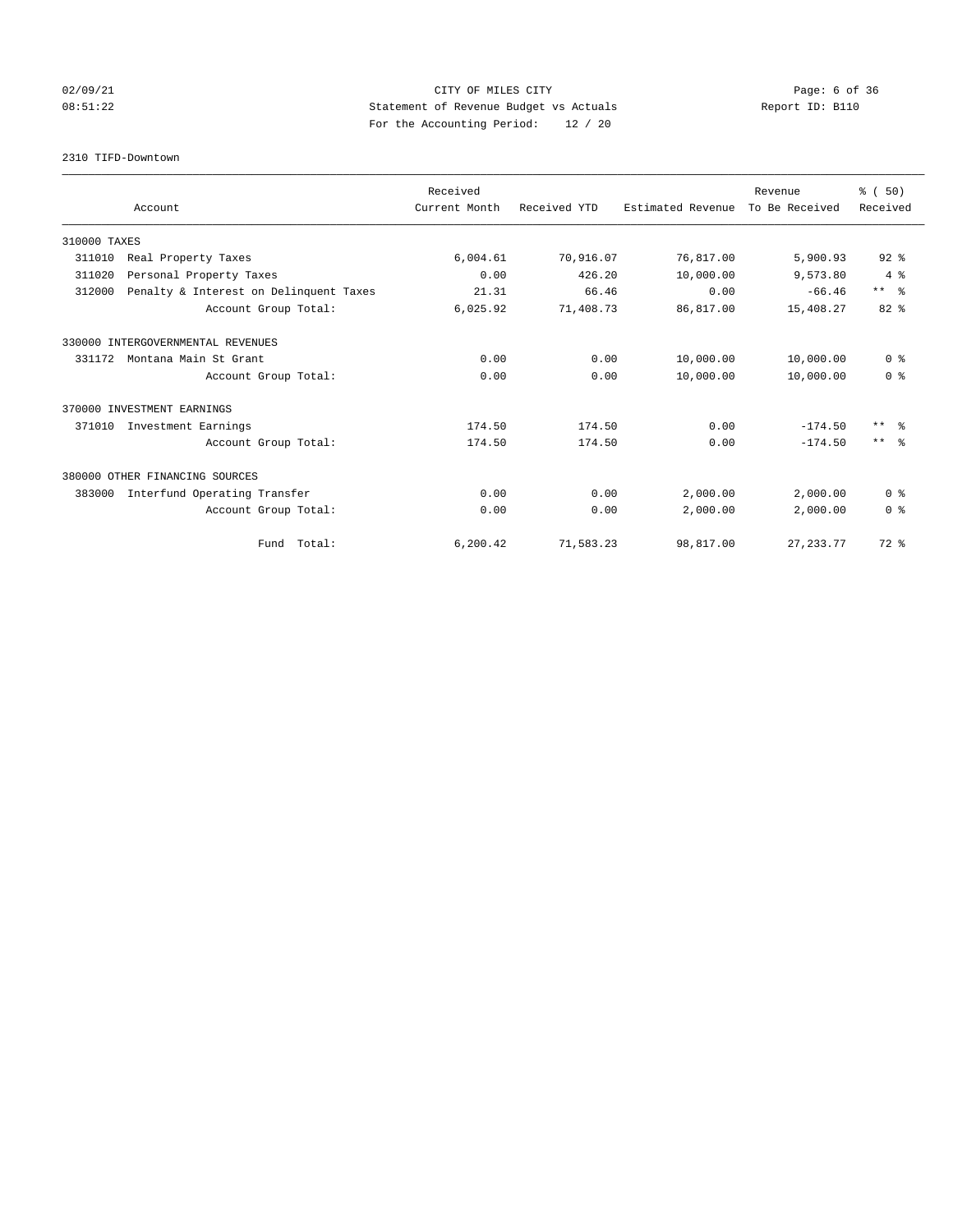## 02/09/21 Page: 7 of 36 08:51:22 Statement of Revenue Budget vs Actuals Report ID: B110 For the Accounting Period: 12 / 20

2372 Permissive Medical Levy

|              | Account                                | Received<br>Current Month | Received YTD | Estimated Revenue | Revenue<br>To Be Received | $\frac{1}{6}$ (50)<br>Received |
|--------------|----------------------------------------|---------------------------|--------------|-------------------|---------------------------|--------------------------------|
| 310000 TAXES |                                        |                           |              |                   |                           |                                |
| 311010       | Real Property Taxes                    | 100.31                    | 3, 211.59    | 280,756.00        | 277.544.41                | 1 %                            |
| 311020       | Personal Property Taxes                | 55.47                     | 620.18       | 6, 363.00         | 5,742.82                  | $10*$                          |
| 312000       | Penalty & Interest on Delinquent Taxes | 19.18                     | 75.83        | 0.00              | $-75.83$                  | ** %                           |
|              | Account Group Total:                   | 174.96                    | 3,907.60     | 287, 119, 00      | 283, 211.40               | 1 <sup>8</sup>                 |
|              | Total:<br>Fund                         | 174.96                    | 3,907.60     | 287, 119, 00      | 283, 211, 40              | 1 <sup>8</sup>                 |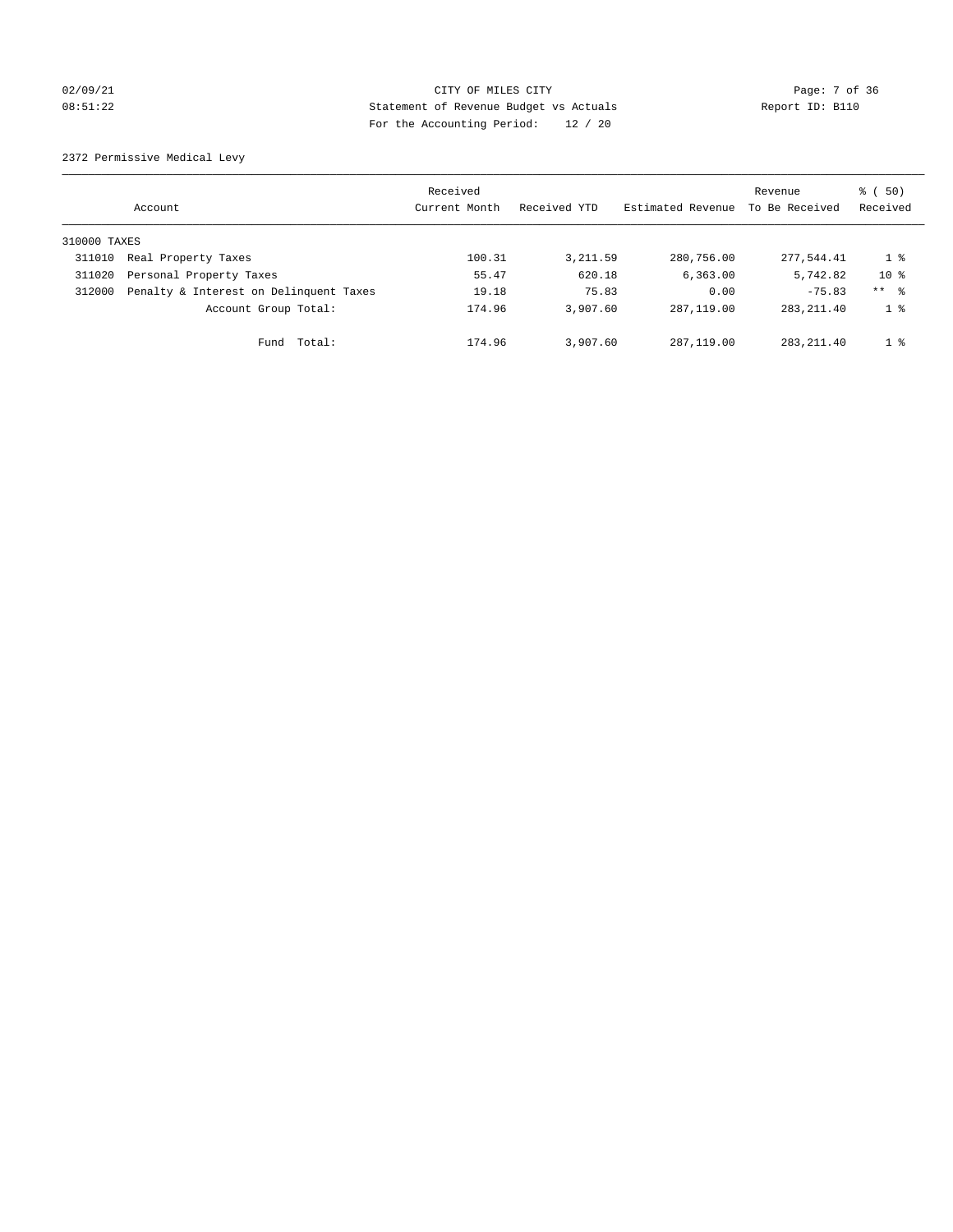## 02/09/21 CITY OF MILES CITY Page: 8 of 36 08:51:22 Statement of Revenue Budget vs Actuals Report ID: B110 For the Accounting Period: 12 / 20

## 2390 DRUG FORFEITURE

| Account                      | Received<br>Current Month | Received YTD | Estimated Revenue | Revenue<br>To Be Received | $\frac{1}{6}$ (50)<br>Received |
|------------------------------|---------------------------|--------------|-------------------|---------------------------|--------------------------------|
| 350000 FINES AND FORFEITURES |                           |              |                   |                           |                                |
| Drug Forfeitures<br>351013   | 0.00                      | 2,152.42     | 2,000.00          | $-152.42$                 | 108 <sup>8</sup>               |
| Account Group Total:         | 0.00                      | 2,152.42     | 2,000.00          | $-152.42$                 | 108 <sup>8</sup>               |
| Fund Total:                  | 0.00                      | 2,152.42     | 2,000.00          | $-152.42$                 | 108 <sup>8</sup>               |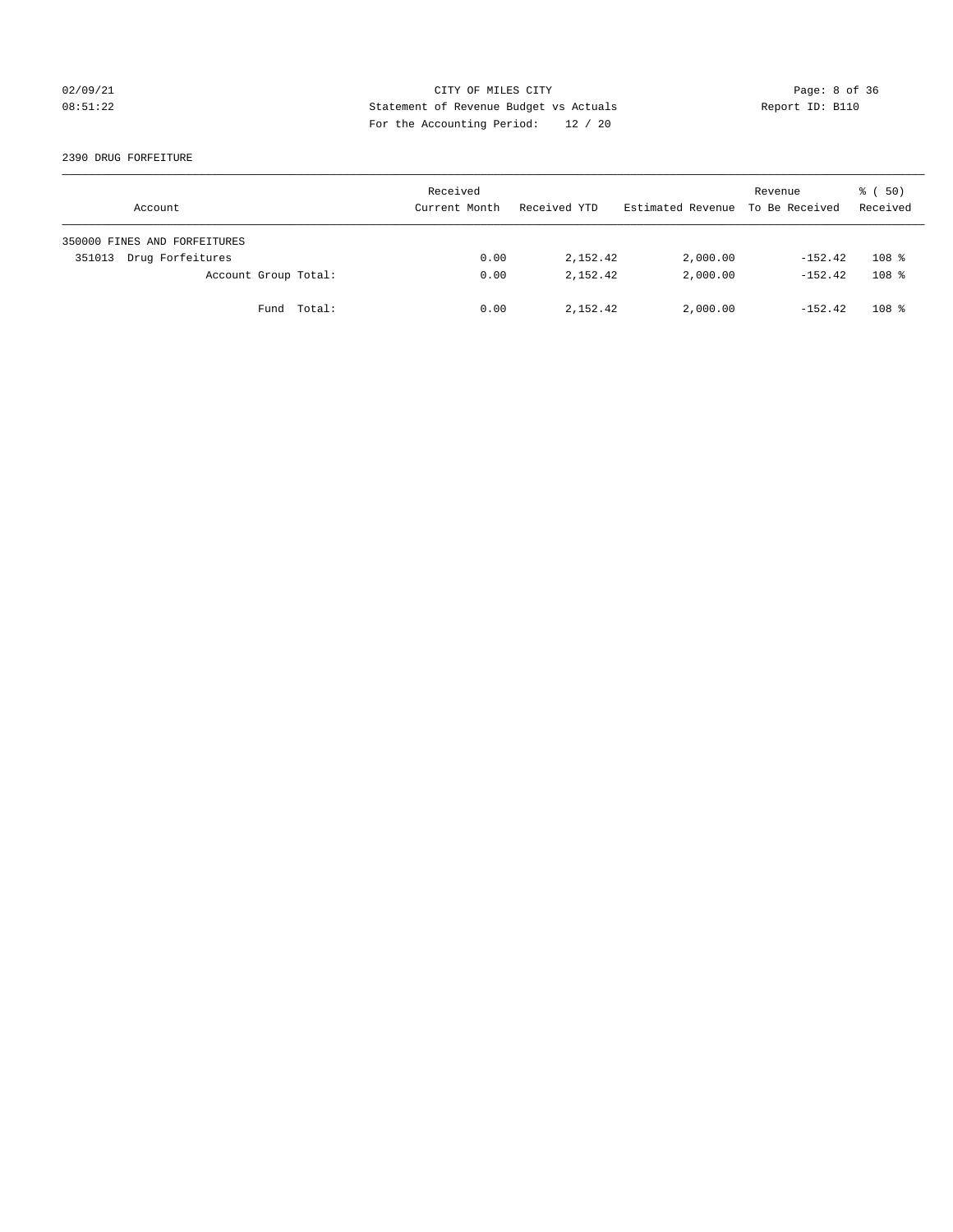## 02/09/21 CITY OF MILES CITY Page: 9 of 36 08:51:22 Statement of Revenue Budget vs Actuals Report ID: B110 For the Accounting Period: 12 / 20

### 2394 BUILDING CODE ENFORCEMENT

| Account                              | Received<br>Current Month | Received YTD | Estimated Revenue | Revenue<br>To Be Received | $\frac{1}{6}$ (50)<br>Received |
|--------------------------------------|---------------------------|--------------|-------------------|---------------------------|--------------------------------|
| 320000 LICENSES AND PERMITS          |                           |              |                   |                           |                                |
| Building & Related Permits<br>323010 | 2,150.00                  | 38,697.14    | 180,000.00        | 141,302.86                | $21$ $%$                       |
| Account Group Total:                 | 2,150.00                  | 38,697.14    | 180,000.00        | 141,302.86                | $21$ %                         |
| INTERGOVERNMENTAL REVENUES<br>330000 |                           |              |                   |                           |                                |
| Federal Stimulus<br>331990           | 0.00                      | 12,750.00    | 0.00              | $-12,750.00$              | $***$ $\approx$                |
| Account Group Total:                 | 0.00                      | 12,750.00    | 0.00              | $-12,750.00$              | $***$ $\approx$                |
| Fund Total:                          | 2,150.00                  | 51, 447. 14  | 180,000.00        | 128,552.86                | $29*$                          |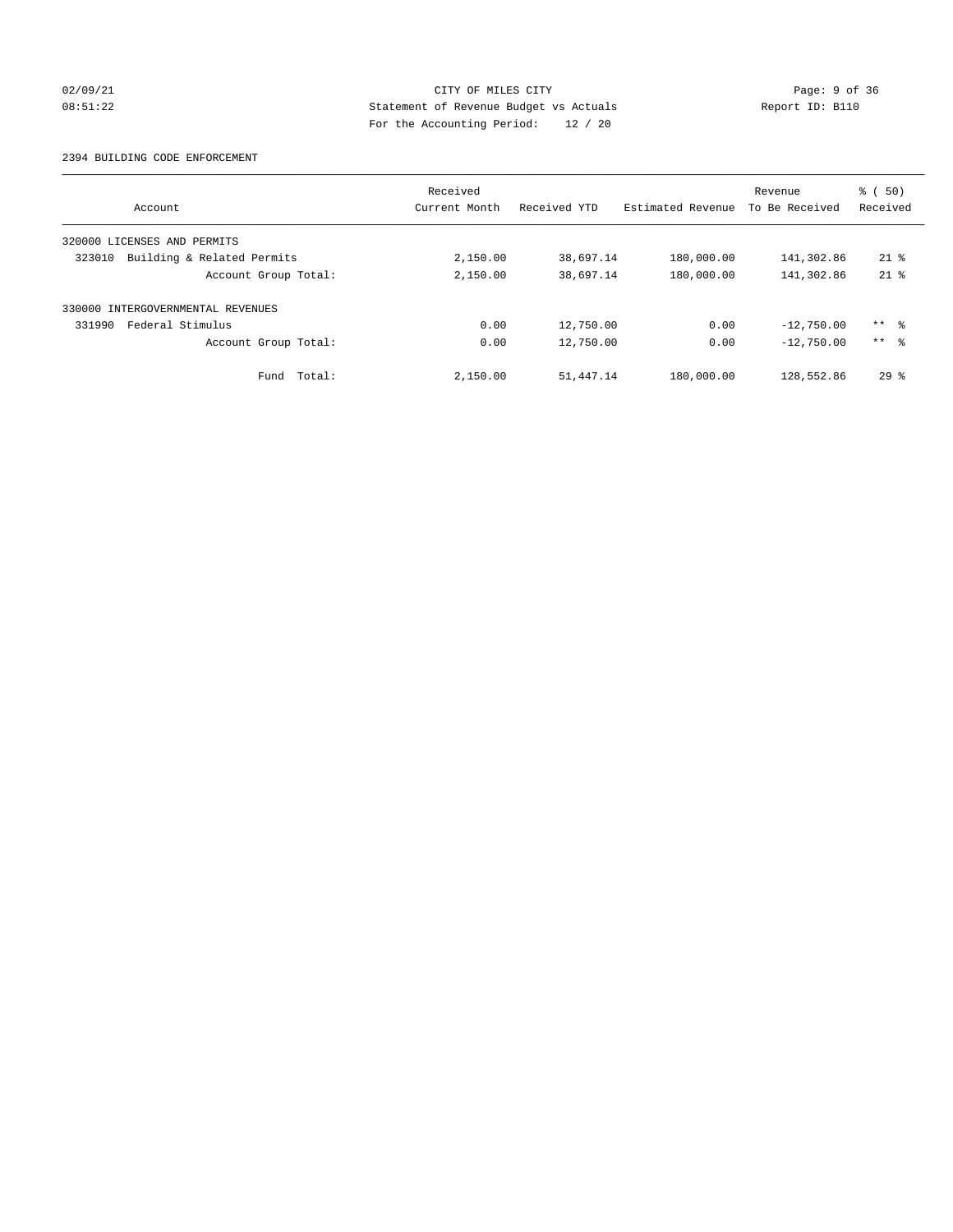## 02/09/21 Page: 10 of 36 08:51:22 Statement of Revenue Budget vs Actuals Report ID: B110 For the Accounting Period: 12 / 20

2400 LTG M D#165-(Gen City)

|                                                    | Received      |              |                   | Revenue        | % (50)   |
|----------------------------------------------------|---------------|--------------|-------------------|----------------|----------|
| Account                                            | Current Month | Received YTD | Estimated Revenue | To Be Received | Received |
| 360000 MISCELLANEOUS REVENUE                       |               |              |                   |                |          |
| 363010<br>Maintenance Assessments                  | 8,996.66      | 100,062.54   | 163,168.00        | 63,105.46      | 61 %     |
| 363040<br>Penalty & Interest on Deling Assessments | 49.88         | 295.22       | 550.00            | 254.78         | $54$ $%$ |
| Account Group Total:                               | 9,046.54      | 100, 357. 76 | 163,718.00        | 63,360.24      | 61 %     |
| 370000 INVESTMENT EARNINGS                         |               |              |                   |                |          |
| 371010<br>Investment Earnings                      | 91.11         | 91.11        | 1,100.00          | 1,008.89       | 8 %      |
| Account Group Total:                               | 91.11         | 91.11        | 1,100.00          | 1,008.89       | 8 %      |
| Total:<br>Fund                                     | 9,137.65      | 100,448.87   | 164,818.00        | 64,369.13      | 61 %     |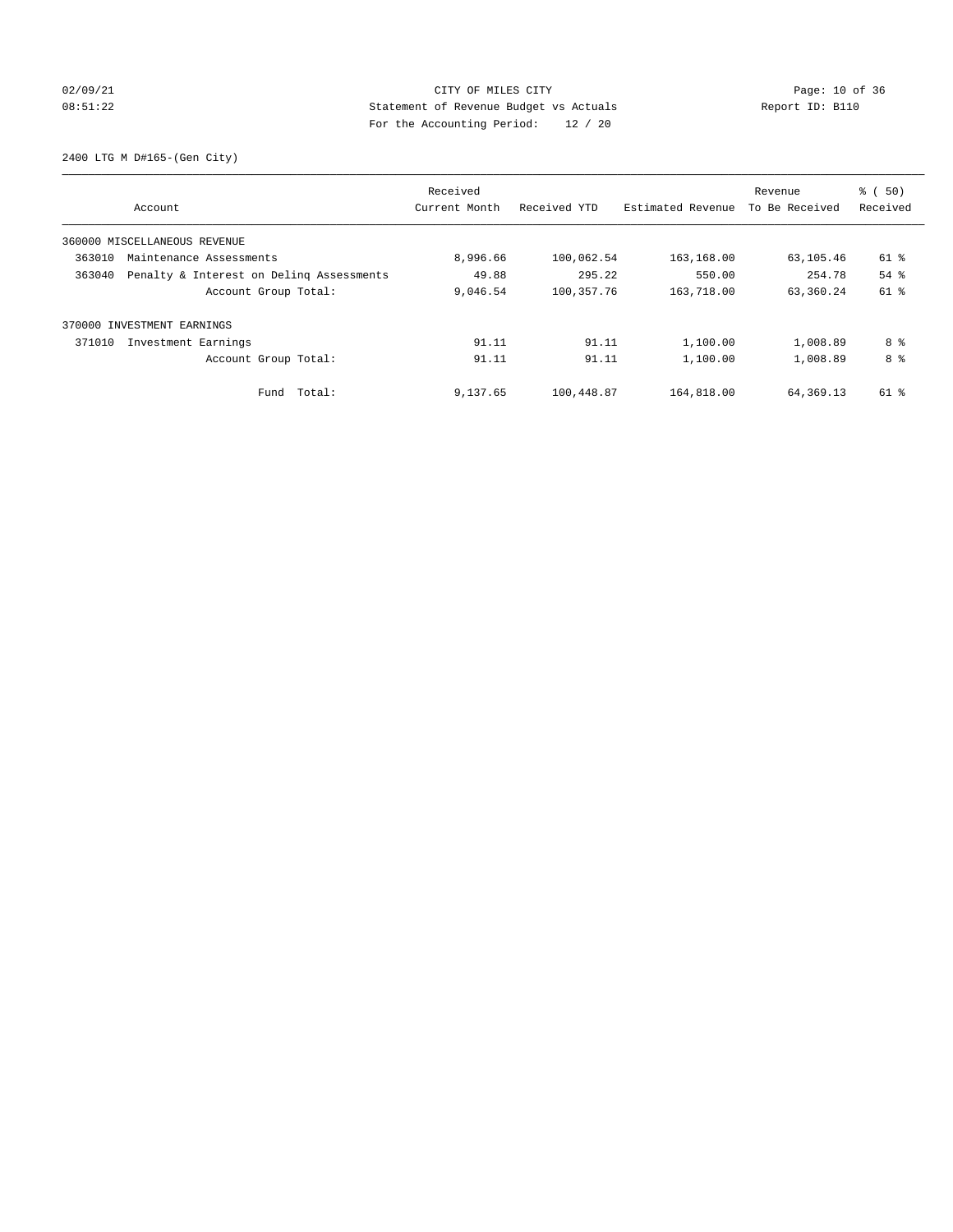## 02/09/21 Page: 11 of 36 08:51:22 Statement of Revenue Budget vs Actuals Report ID: B110 For the Accounting Period: 12 / 20

2420 LTG M D#167-(MilesAddn Etc)

|                                                    | Received      |              |                   | Revenue        | % (50)   |
|----------------------------------------------------|---------------|--------------|-------------------|----------------|----------|
| Account                                            | Current Month | Received YTD | Estimated Revenue | To Be Received | Received |
| 360000 MISCELLANEOUS REVENUE                       |               |              |                   |                |          |
| 363010<br>Maintenance Assessments                  | 999.36        | 9,555.26     | 15,778.00         | 6,222.74       | 61 %     |
| 363040<br>Penalty & Interest on Deling Assessments | 21.47         | 46.97        | 100.00            | 53.03          | 47.8     |
| Account Group Total:                               | 1,020.83      | 9,602.23     | 15,878.00         | 6,275.77       | 60 %     |
| 370000 INVESTMENT EARNINGS                         |               |              |                   |                |          |
| 371010<br>Investment Earnings                      | 17.40         | 17.40        | 300.00            | 282.60         | 6 %      |
| Account Group Total:                               | 17.40         | 17.40        | 300.00            | 282.60         | 6 %      |
| Total:<br>Fund                                     | 1,038.23      | 9,619.63     | 16,178.00         | 6,558.37       | 59%      |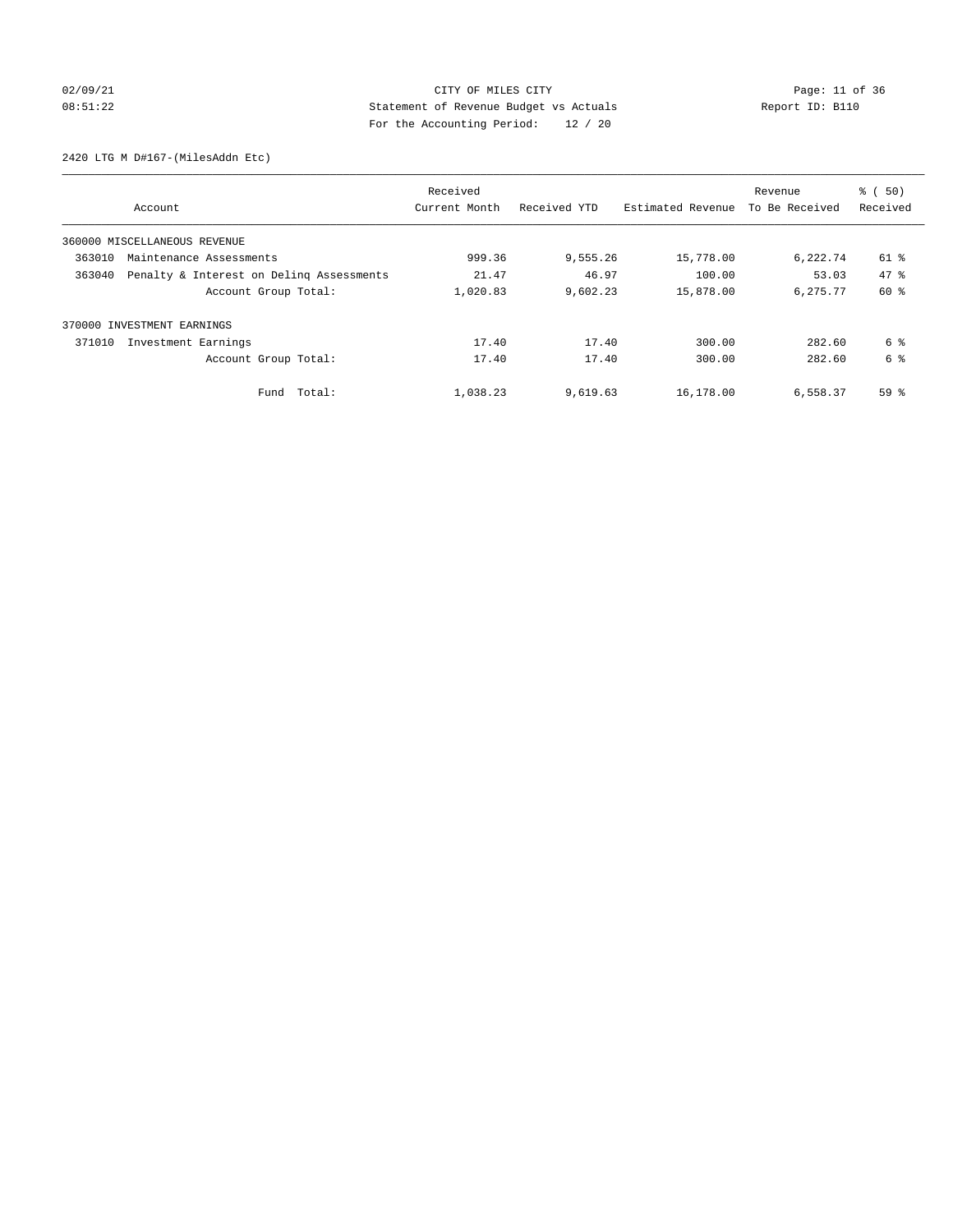## 02/09/21 Page: 12 of 36 08:51:22 Statement of Revenue Budget vs Actuals Report ID: B110 For the Accounting Period: 12 / 20

2430 LTG M D#171-(Balsam Est)

|                                                    | Received      |              |                   | Revenue        | % (50)          |
|----------------------------------------------------|---------------|--------------|-------------------|----------------|-----------------|
| Account                                            | Current Month | Received YTD | Estimated Revenue | To Be Received | Received        |
| 360000 MISCELLANEOUS REVENUE                       |               |              |                   |                |                 |
| 363010<br>Maintenance Assessments                  | 198.50        | 2,700.44     | 4,734.00          | 2,033.56       | 57%             |
| Penalty & Interest on Deling Assessments<br>363040 | 0.95          | 0.95         | 15.00             | 14.05          | 6 %             |
| Account Group Total:                               | 199.45        | 2,701.39     | 4,749.00          | 2,047.61       | 57 <sup>8</sup> |
| 370000 INVESTMENT EARNINGS                         |               |              |                   |                |                 |
| 371010<br>Investment Earnings                      | 1.47          | 1.47         | 300.00            | 298.53         | 0 <sup>8</sup>  |
| Account Group Total:                               | 1.47          | 1.47         | 300.00            | 298.53         | 0 <sup>8</sup>  |
| Total:<br>Fund                                     | 200.92        | 2,702.86     | 5,049.00          | 2,346.14       | $54$ $%$        |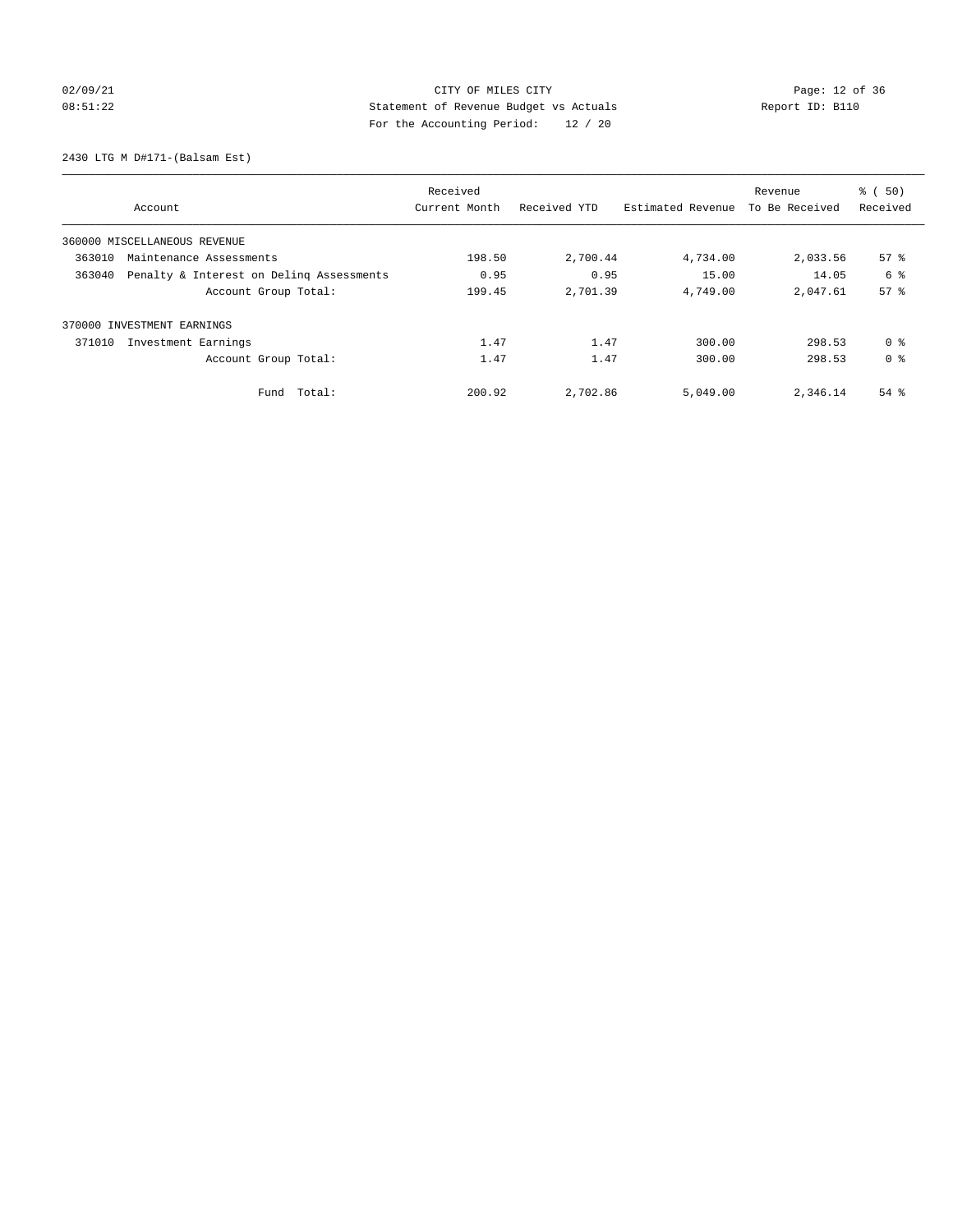## 02/09/21 Page: 13 of 36 Page: 13 of 36 Page: 13 Of 36 Page: 13 Of 36 Page: 13 Of 36 08:51:22 Statement of Revenue Budget vs Actuals Report ID: B110 For the Accounting Period: 12 / 20

2440 LTG M D#172-(Main Str)

|        | Account                                  | Received<br>Current Month | Received YTD | Estimated Revenue | Revenue<br>To Be Received | % (50)<br>Received |
|--------|------------------------------------------|---------------------------|--------------|-------------------|---------------------------|--------------------|
|        | 360000 MISCELLANEOUS REVENUE             |                           |              |                   |                           |                    |
| 363010 | Maintenance Assessments                  | 1,209.49                  | 19,225.59    | 30,533.00         | 11,307.41                 | 63 %               |
| 363040 | Penalty & Interest on Deling Assessments | 5.79                      | 22.76        | 100.00            | 77.24                     | $23$ $%$           |
|        | Account Group Total:                     | 1,215.28                  | 19,248.35    | 30,633.00         | 11,384.65                 | 63 %               |
|        | 370000 INVESTMENT EARNINGS               |                           |              |                   |                           |                    |
| 371010 | Investment Earnings                      | 11.33                     | 11.33        | 75.00             | 63.67                     | 15 <sup>8</sup>    |
|        | Account Group Total:                     | 11.33                     | 11.33        | 75.00             | 63.67                     | 15 <sup>8</sup>    |
|        | Fund Total:                              | 1,226.61                  | 19,259.68    | 30,708.00         | 11,448.32                 | 63 %               |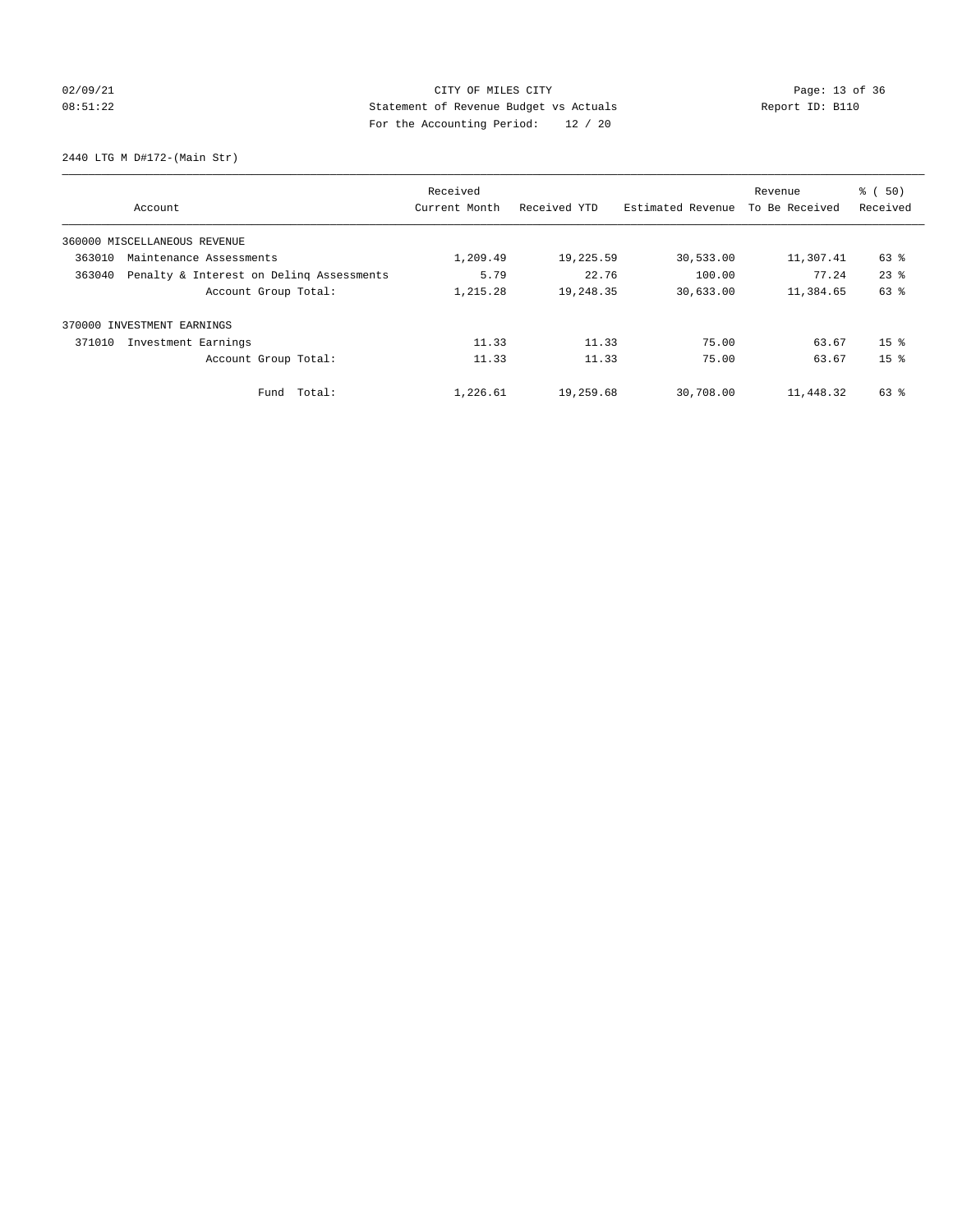## 02/09/21 Page: 14 of 36 08:51:22 Statement of Revenue Budget vs Actuals Report ID: B110 For the Accounting Period: 12 / 20

2450 LTG M D#195-(SG-Trico)

|                                                    | Received      |              |                   | Revenue        | $\frac{1}{6}$ (50) |
|----------------------------------------------------|---------------|--------------|-------------------|----------------|--------------------|
| Account                                            | Current Month | Received YTD | Estimated Revenue | To Be Received | Received           |
| 360000 MISCELLANEOUS REVENUE                       |               |              |                   |                |                    |
| 363010<br>Maintenance Assessments                  | 17.86         | 1,857.93     | 3,172.00          | 1,314.07       | 59%                |
| 363040<br>Penalty & Interest on Deling Assessments | 0.09          | 1.36         | 10.00             | 8.64           | $14*$              |
| Account Group Total:                               | 17.95         | 1,859.29     | 3,182.00          | 1,322.71       | 58 %               |
| 370000 INVESTMENT EARNINGS                         |               |              |                   |                |                    |
| Investment Earnings<br>371010                      | 2.92          | 2.92         | 75.00             | 72.08          | 4%                 |
| Account Group Total:                               | 2.92          | 2.92         | 75.00             | 72.08          | $4 \text{ }$       |
| Total:<br>Fund                                     | 20.87         | 1,862.21     | 3,257.00          | 1,394.79       | 57 <sup>8</sup>    |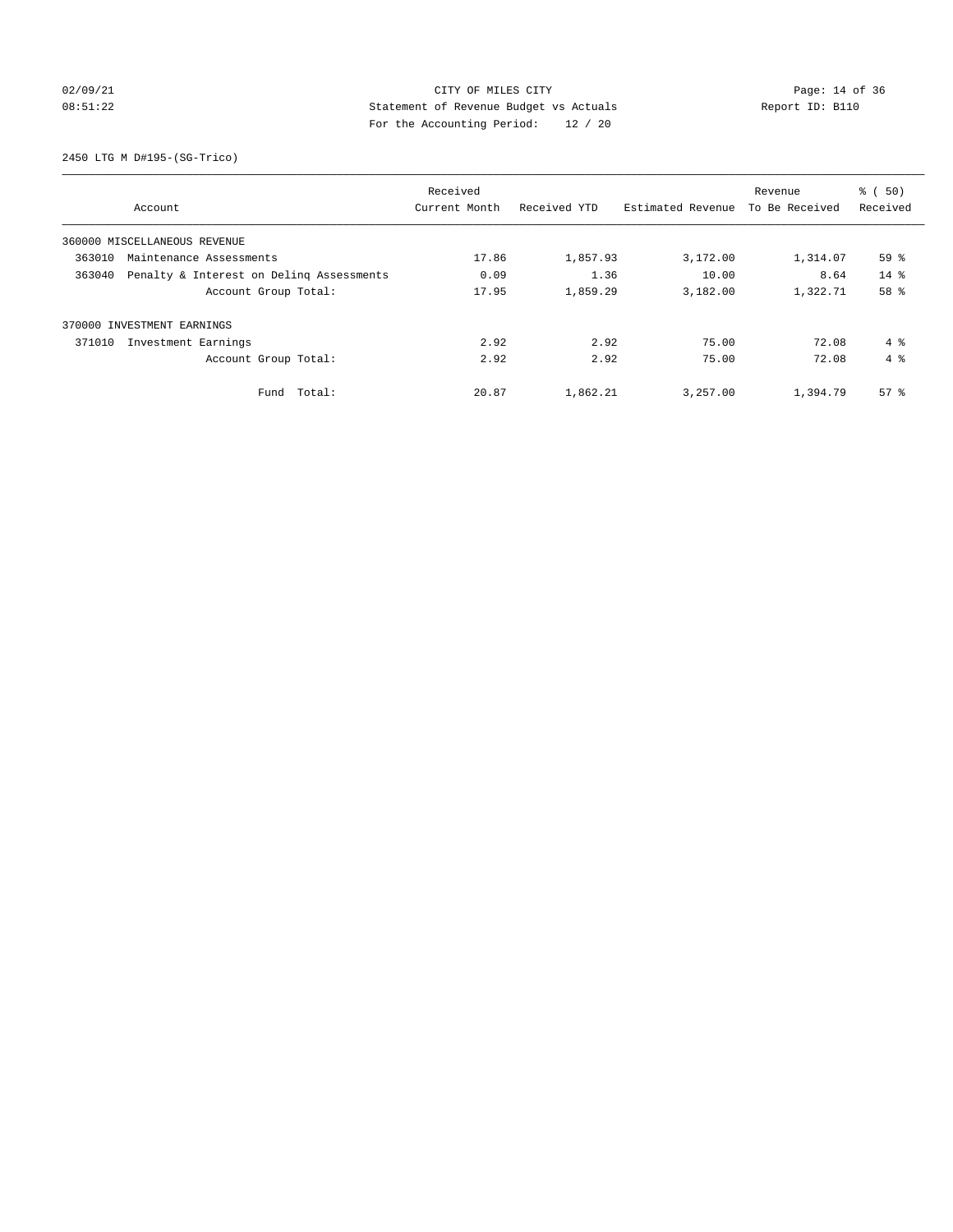## 02/09/21 Page: 15 of 36 Page: 15 of 36 Page: 15 of 36 Page: 15 of 36 Page: 15 of 36 08:51:22 Statement of Revenue Budget vs Actuals Report ID: B110 For the Accounting Period: 12 / 20

2470 LTG M D#202-(SG-MDU&NV)

|                                                    |             | Received      |              |                   | Revenue        | % (50)   |
|----------------------------------------------------|-------------|---------------|--------------|-------------------|----------------|----------|
| Account                                            |             | Current Month | Received YTD | Estimated Revenue | To Be Received | Received |
| 360000 MISCELLANEOUS REVENUE                       |             |               |              |                   |                |          |
| 363010<br>Maintenance Assessments                  |             | 261.93        | 3,412.82     | 5,542.00          | 2,129.18       | 62 %     |
| Penalty & Interest on Deling Assessments<br>363040 |             | 14.84         | 34.84        | 75.00             | 40.16          | 46.8     |
| Account Group Total:                               |             | 276.77        | 3,447.66     | 5,617.00          | 2,169.34       | $61$ $%$ |
| 370000 INVESTMENT EARNINGS                         |             |               |              |                   |                |          |
| 371010<br>Investment Earnings                      |             | 4.15          | 4.15         | 50.00             | 45.85          | 8 %      |
| Account Group Total:                               |             | 4.15          | 4.15         | 50.00             | 45.85          | 8 %      |
|                                                    | Fund Total: | 280.92        | 3,451.81     | 5,667.00          | 2,215.19       | 61 %     |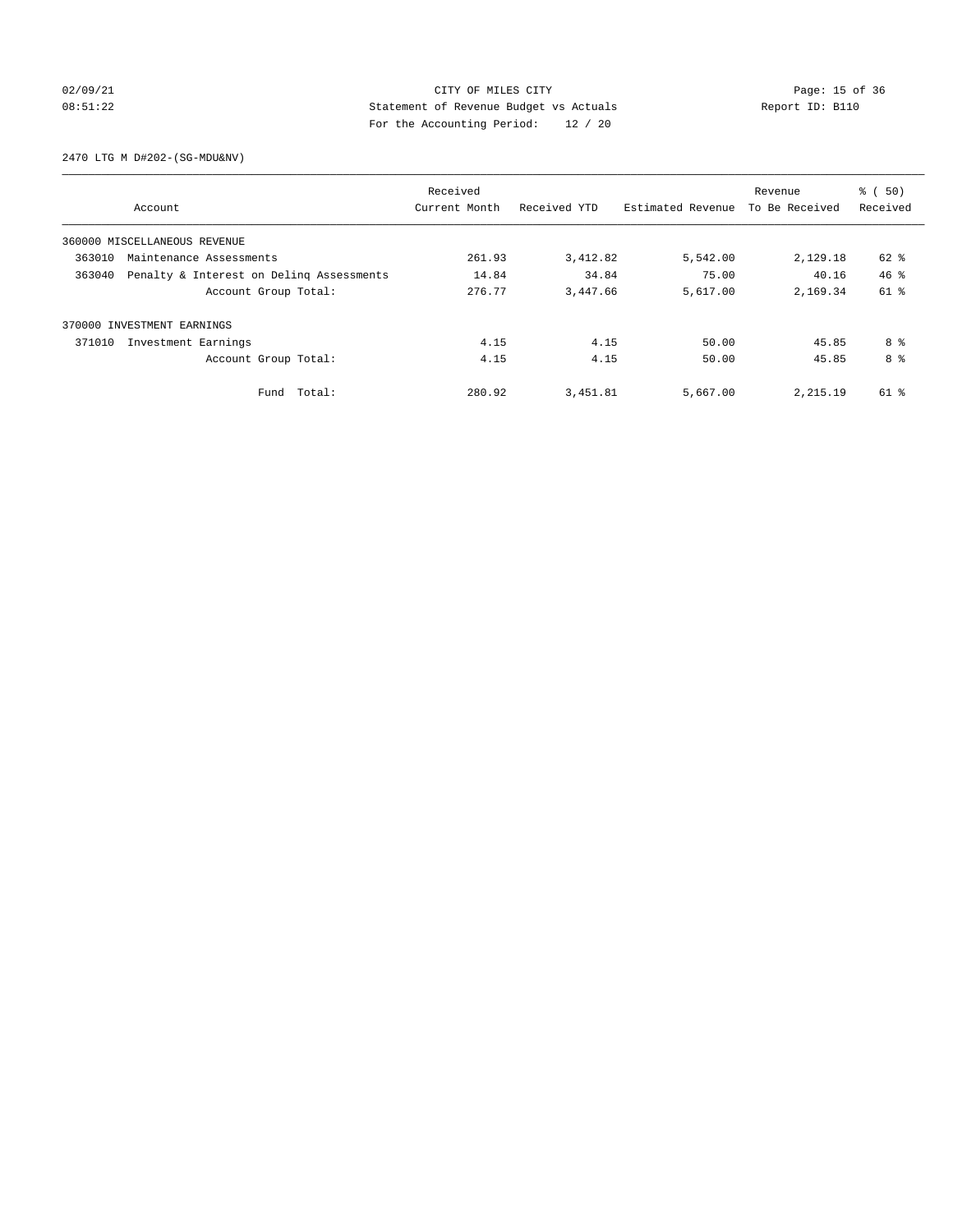## 02/09/21 Page: 16 of 36 08:51:22 Statement of Revenue Budget vs Actuals Report ID: B110 For the Accounting Period: 12 / 20

2480 LTG M M#173-(Milestown Estates)

|                                                    |                      | Received      |              |                   | Revenue        | % (50)          |
|----------------------------------------------------|----------------------|---------------|--------------|-------------------|----------------|-----------------|
| Account                                            |                      | Current Month | Received YTD | Estimated Revenue | To Be Received | Received        |
| 360000 MISCELLANEOUS REVENUE                       |                      |               |              |                   |                |                 |
| 363010<br>Maintenance Assessments                  |                      | 280.68        | 2,270.75     | 3,276.00          | 1,005.25       | 69 %            |
| Penalty & Interest on Deling Assessments<br>363040 |                      | 1.34          | 1.34         | 10.00             | 8.66           | 13 <sup>8</sup> |
|                                                    | Account Group Total: | 282.02        | 2,272.09     | 3,286.00          | 1,013.91       | 69 %            |
| 370000 INVESTMENT EARNINGS                         |                      |               |              |                   |                |                 |
| 371010<br>Investment Earnings                      |                      | 0.96          | 0.96         | 20.00             | 19.04          | 5 <sup>°</sup>  |
|                                                    | Account Group Total: | 0.96          | 0.96         | 20.00             | 19.04          | 5 <sup>°</sup>  |
|                                                    | Fund Total:          | 282.98        | 2,273.05     | 3,306.00          | 1,032.95       | 69 %            |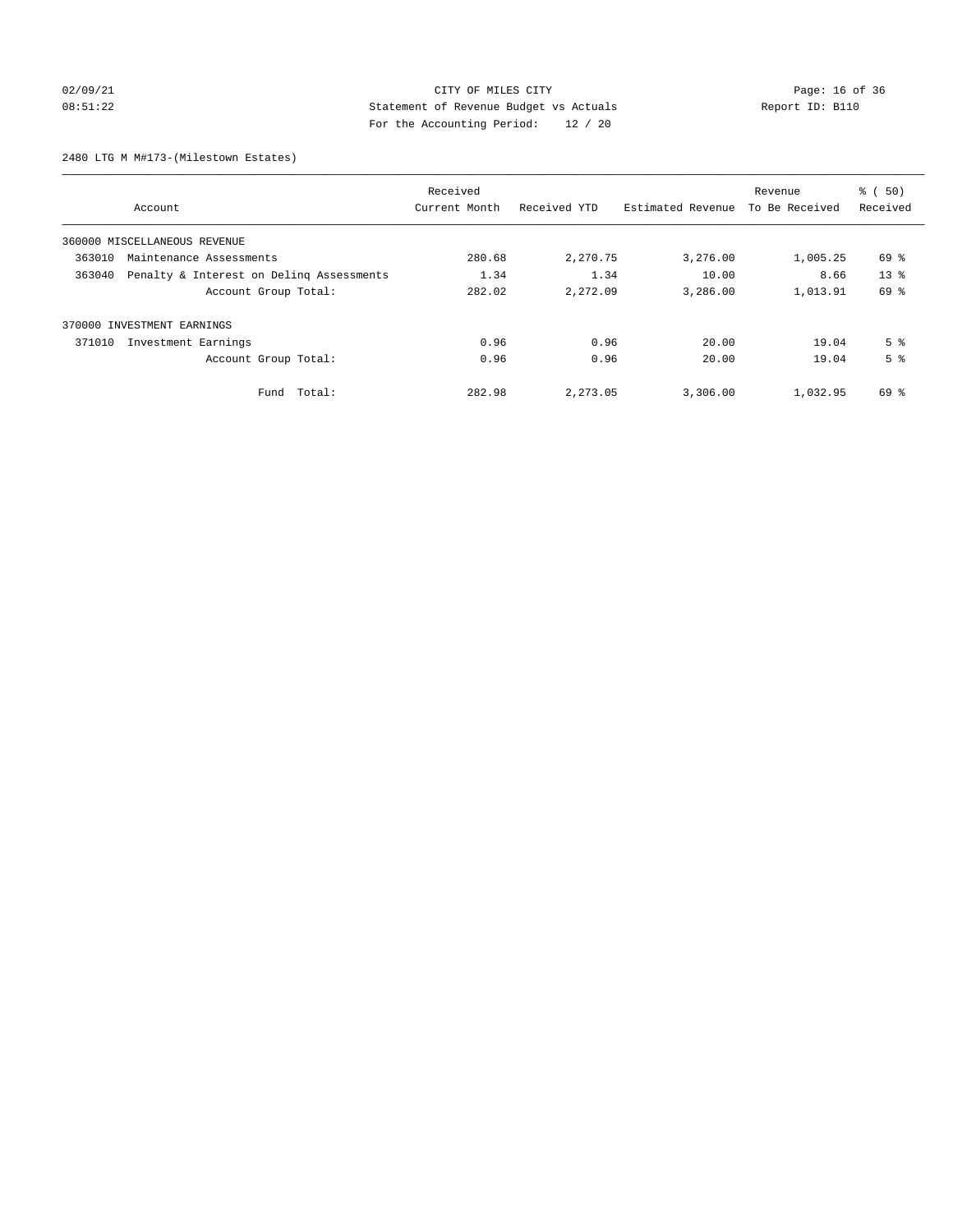## 02/09/21 Page: 17 of 36 08:51:22 Statement of Revenue Budget vs Actuals Report ID: B110 For the Accounting Period: 12 / 20

2510 STR MAINT DIST #204

|        |                                          | Received      |              |                   | Revenue        | % (50)         |
|--------|------------------------------------------|---------------|--------------|-------------------|----------------|----------------|
|        | Account                                  | Current Month | Received YTD | Estimated Revenue | To Be Received | Received       |
|        | 330000 INTERGOVERNMENTAL REVENUES        |               |              |                   |                |                |
| 331113 | FEMA -Projects                           | 0.00          | 0.00         | 18,400.00         | 18,400.00      | 0 <sup>8</sup> |
| 331990 | Federal Stimulus                         | 0.00          | 4,488.92     | 0.00              | $-4,488.92$    | ** %           |
|        | Account Group Total:                     | 0.00          | 4,488.92     | 18,400.00         | 13,911.08      | $24$ $%$       |
|        | 360000 MISCELLANEOUS REVENUE             |               |              |                   |                |                |
| 362020 | MISC REVENUE                             | 0.00          | 10,422.50    | 0.00              | $-10.422.50$   | ** %           |
| 363010 | Maintenance Assessments                  | 103,101.61    | 1,094,495.03 | 1,803,521.00      | 709,025.97     | $61*$          |
| 363040 | Penalty & Interest on Deling Assessments | 775.69        | 2,702.01     | 4,000.00          | 1,297.99       | 68 %           |
|        | Account Group Total:                     | 103,877.30    | 1,107,619.54 | 1,807,521.00      | 699,901.46     | 61 %           |
|        | 370000 INVESTMENT EARNINGS               |               |              |                   |                |                |
| 371010 | Investment Earnings                      | 0.00          | 0.00         | 10,000.00         | 10,000.00      | 0 <sup>8</sup> |
|        | Account Group Total:                     | 0.00          | 0.00         | 10,000.00         | 10,000.00      | 0 <sup>8</sup> |
|        | 380000 OTHER FINANCING SOURCES           |               |              |                   |                |                |
| 383000 | Interfund Operating Transfer             | 600,000.00    | 600,000.00   | 684,208.00        | 84,208.00      | 88 %           |
|        | Account Group Total:                     | 600,000.00    | 600,000.00   | 684,208.00        | 84,208.00      | 88 %           |
|        | Fund Total:                              | 703,877.30    | 1,712,108.46 | 2,520,129.00      | 808,020.54     | 68 %           |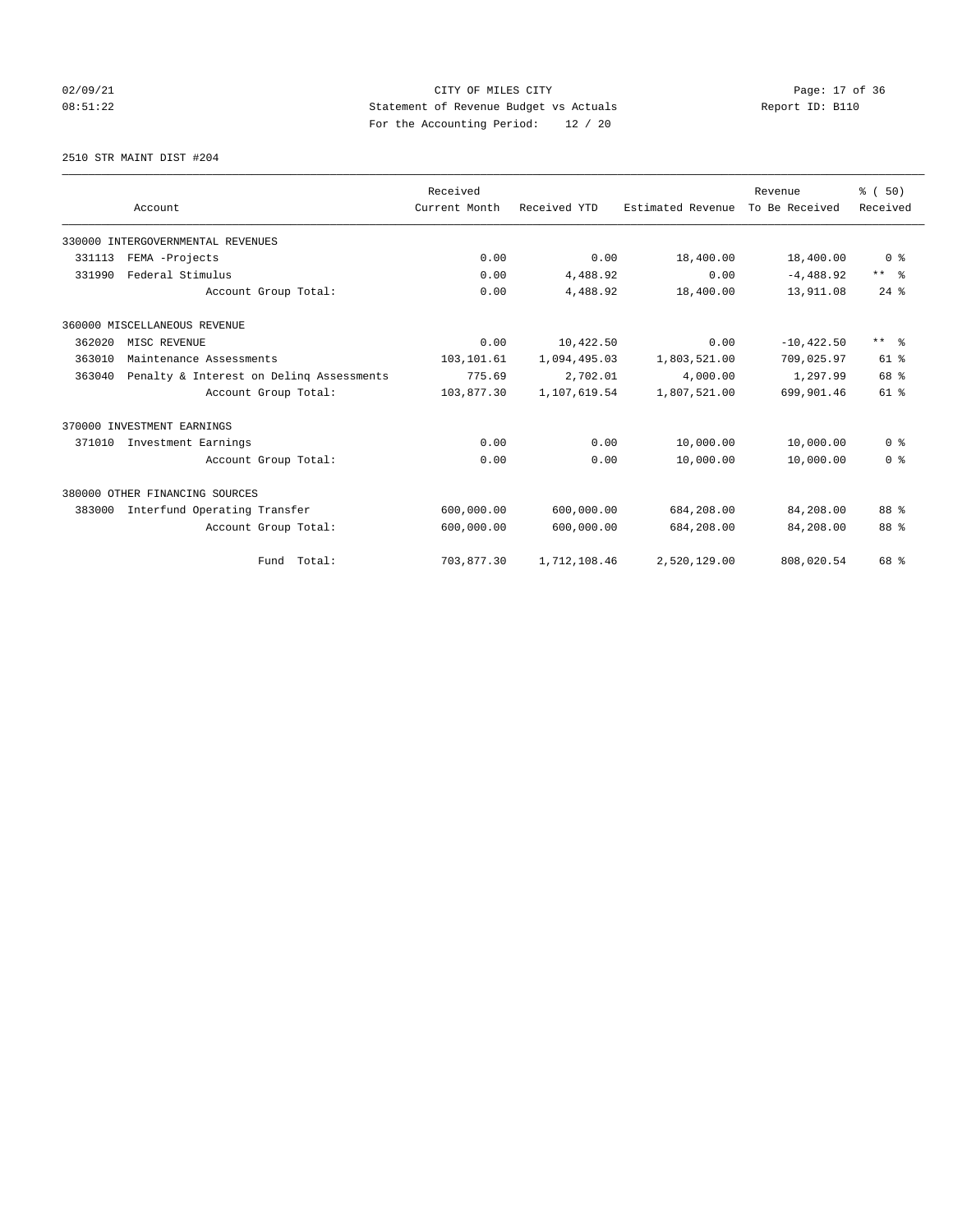## 02/09/21 Page: 18 of 36 CITY OF MILES CITY 08:51:22 Statement of Revenue Budget vs Actuals Report ID: B110 For the Accounting Period: 12 / 20

2520 STR MAINT DIST #205

|        |                                          | Received      |              |                   | Revenue        | % (50)          |
|--------|------------------------------------------|---------------|--------------|-------------------|----------------|-----------------|
|        | Account                                  | Current Month | Received YTD | Estimated Revenue | To Be Received | Received        |
|        | 330000 INTERGOVERNMENTAL REVENUES        |               |              |                   |                |                 |
| 331113 | FEMA -Projects                           | 0.00          | 0.00         | 4,600.00          | 4,600.00       | 0 <sup>8</sup>  |
| 331990 | Federal Stimulus                         | 0.00          | 1,122.20     | 0.00              | $-1,122.20$    | ** %            |
|        | Account Group Total:                     | 0.00          | 1,122.20     | 4,600.00          | 3,477.80       | $24$ $%$        |
|        | 360000 MISCELLANEOUS REVENUE             |               |              |                   |                |                 |
| 362020 | MISC REVENUE                             | 0.00          | 2,544.00     | 0.00              | $-2,544.00$    | $***$ $\approx$ |
| 363010 | Maintenance Assessments                  | 13,840.17     | 129,824.83   | 207,362.00        | 77,537.17      | 63 %            |
| 363040 | Penalty & Interest on Deling Assessments | 66.28         | 302.52       | 1,000.00          | 697.48         | $30*$           |
|        | Account Group Total:                     | 13,906.45     | 132,671.35   | 208,362.00        | 75,690.65      | 64 %            |
|        | 370000 INVESTMENT EARNINGS               |               |              |                   |                |                 |
| 371010 | Investment Earnings                      | 228.79        | 228.79       | 4,000.00          | 3,771.21       | 6 %             |
|        | Account Group Total:                     | 228.79        | 228.79       | 4,000.00          | 3,771.21       | 6 %             |
|        | 380000 OTHER FINANCING SOURCES           |               |              |                   |                |                 |
| 383000 | Interfund Operating Transfer             | 0.00          | 0.00         | 83,878.00         | 83,878.00      | 0 <sup>8</sup>  |
|        | Account Group Total:                     | 0.00          | 0.00         | 83,878.00         | 83,878.00      | 0 <sup>8</sup>  |
|        | Fund Total:                              | 14, 135. 24   | 134,022.34   | 300,840.00        | 166,817.66     | 45%             |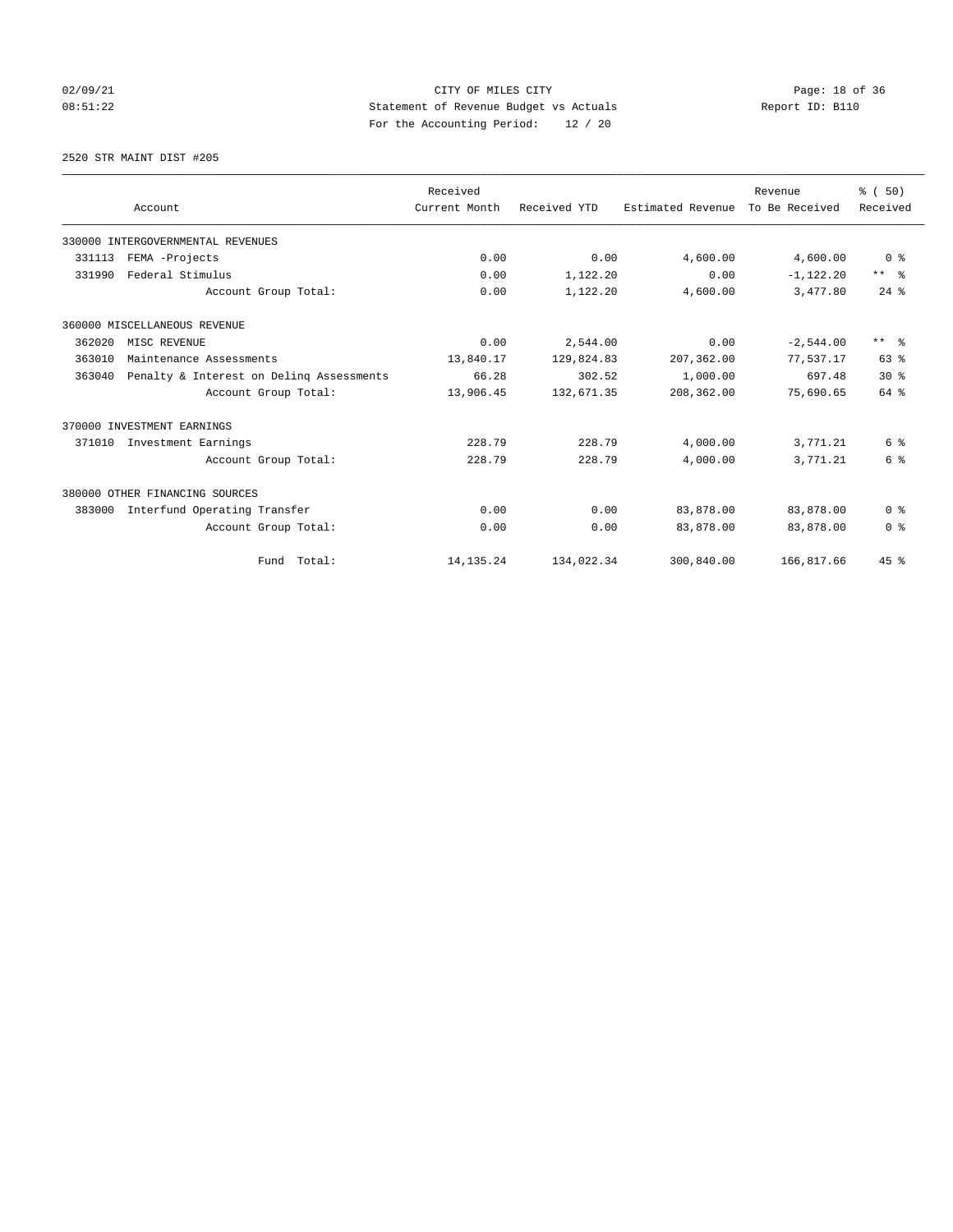## 02/09/21 Page: 19 of 36 08:51:22 Statement of Revenue Budget vs Actuals Report ID: B110 For the Accounting Period: 12 / 20

### 2540 STR MAINT DIST#207-(MILESTOWN ESTATES)

|                                                    | Received      |              |                   | Revenue        | % (50)         |
|----------------------------------------------------|---------------|--------------|-------------------|----------------|----------------|
| Account                                            | Current Month | Received YTD | Estimated Revenue | To Be Received | Received       |
| 360000 MISCELLANEOUS REVENUE                       |               |              |                   |                |                |
| 363010<br>Maintenance Assessments                  | 373.75        | 3, 152.57    | 4,620.00          | 1,467.43       | 68 %           |
| Penalty & Interest on Deling Assessments<br>363040 | 4.49          | 4.49         | 20.00             | 15.51          | $22$ $%$       |
| Account Group Total:                               | 378.24        | 3,157.06     | 4,640.00          | 1,482.94       | 68 %           |
| 370000 INVESTMENT EARNINGS                         |               |              |                   |                |                |
| Investment Earnings<br>371010                      | 4.91          | 4.91         | 100.00            | 95.09          | 5 <sup>8</sup> |
| Account Group Total:                               | 4.91          | 4.91         | 100.00            | 95.09          | 5 <sup>8</sup> |
| Total:<br>Fund                                     | 383.15        | 3,161.97     | 4,740.00          | 1,578.03       | $67*$          |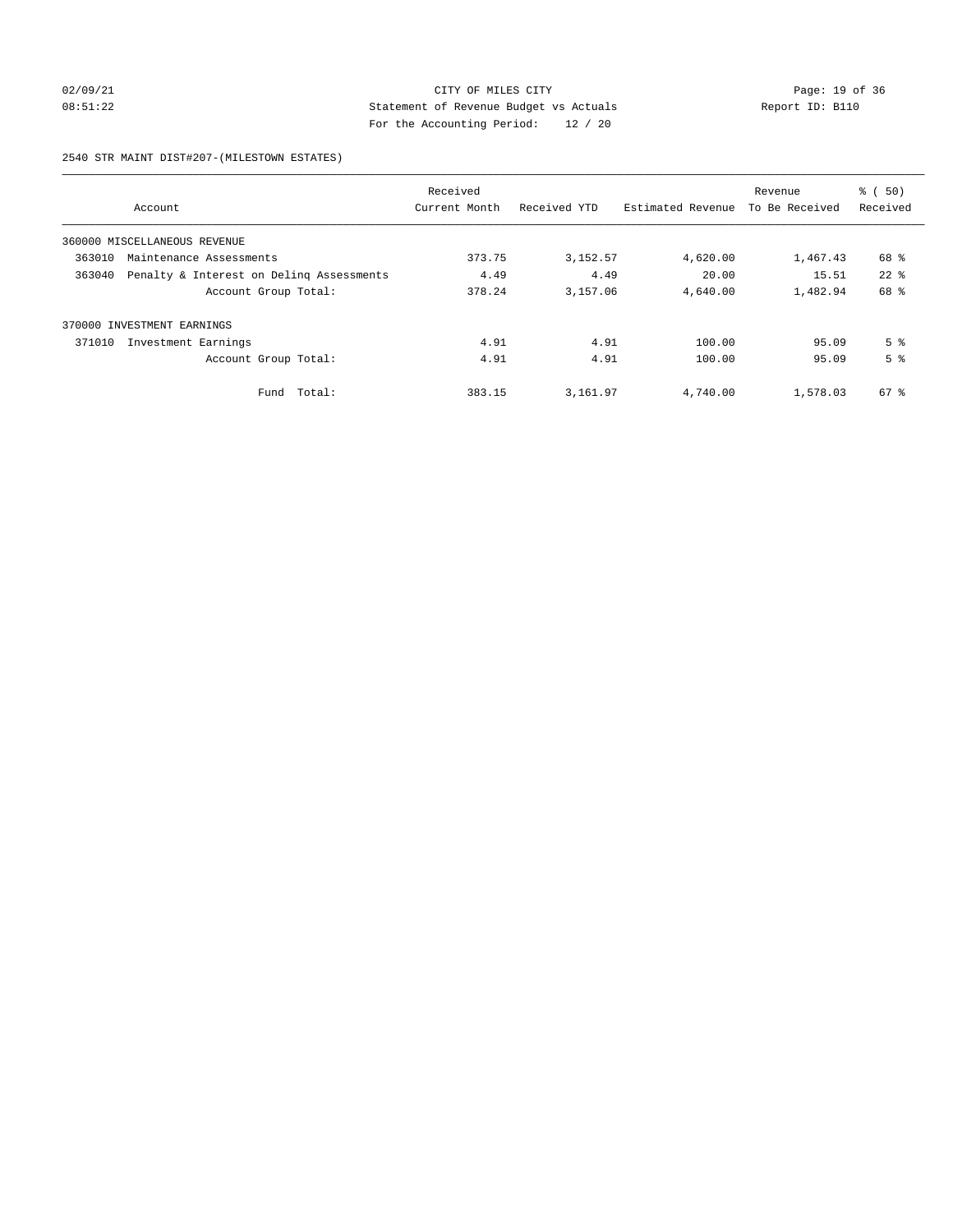## 02/09/21 Page: 20 of 36 08:51:22 Statement of Revenue Budget vs Actuals Report ID: B110 For the Accounting Period: 12 / 20

### 2701 Fire Grants

| Account                           |                      | Received<br>Current Month | Received YTD | Estimated Revenue | Revenue<br>To Be Received | % (50)<br>Received |
|-----------------------------------|----------------------|---------------------------|--------------|-------------------|---------------------------|--------------------|
| 330000 INTERGOVERNMENTAL REVENUES |                      |                           |              |                   |                           |                    |
| FEMA -Projects<br>331113          |                      | 0.00                      | 0.00         | 300,000.00        | 300,000.00                | 0 <sup>8</sup>     |
|                                   | Account Group Total: | 0.00                      | 0.00         | 300,000.00        | 300,000.00                | 0 <sup>8</sup>     |
| 360000 MISCELLANEOUS REVENUE      |                      |                           |              |                   |                           |                    |
| 362020<br>MISC REVENUE            |                      | 0.00                      | 0.00         | 24,087.00         | 24,087.00                 | 0 <sup>8</sup>     |
| 365040<br>DONATIONS-FIRE/AMB      |                      | 0.00                      | 0.00         | 350.00            | 350.00                    | 0 <sup>8</sup>     |
| Sale of Junk or Salvage<br>367000 |                      | 0.00                      | 0.00         | 1,000.00          | 1,000.00                  | 0 <sup>8</sup>     |
|                                   | Account Group Total: | 0.00                      | 0.00         | 25,437.00         | 25,437.00                 | 0 <sup>8</sup>     |
|                                   | Total:<br>Fund       | 0.00                      | 0.00         | 325, 437, 00      | 325, 437, 00              | 0 %                |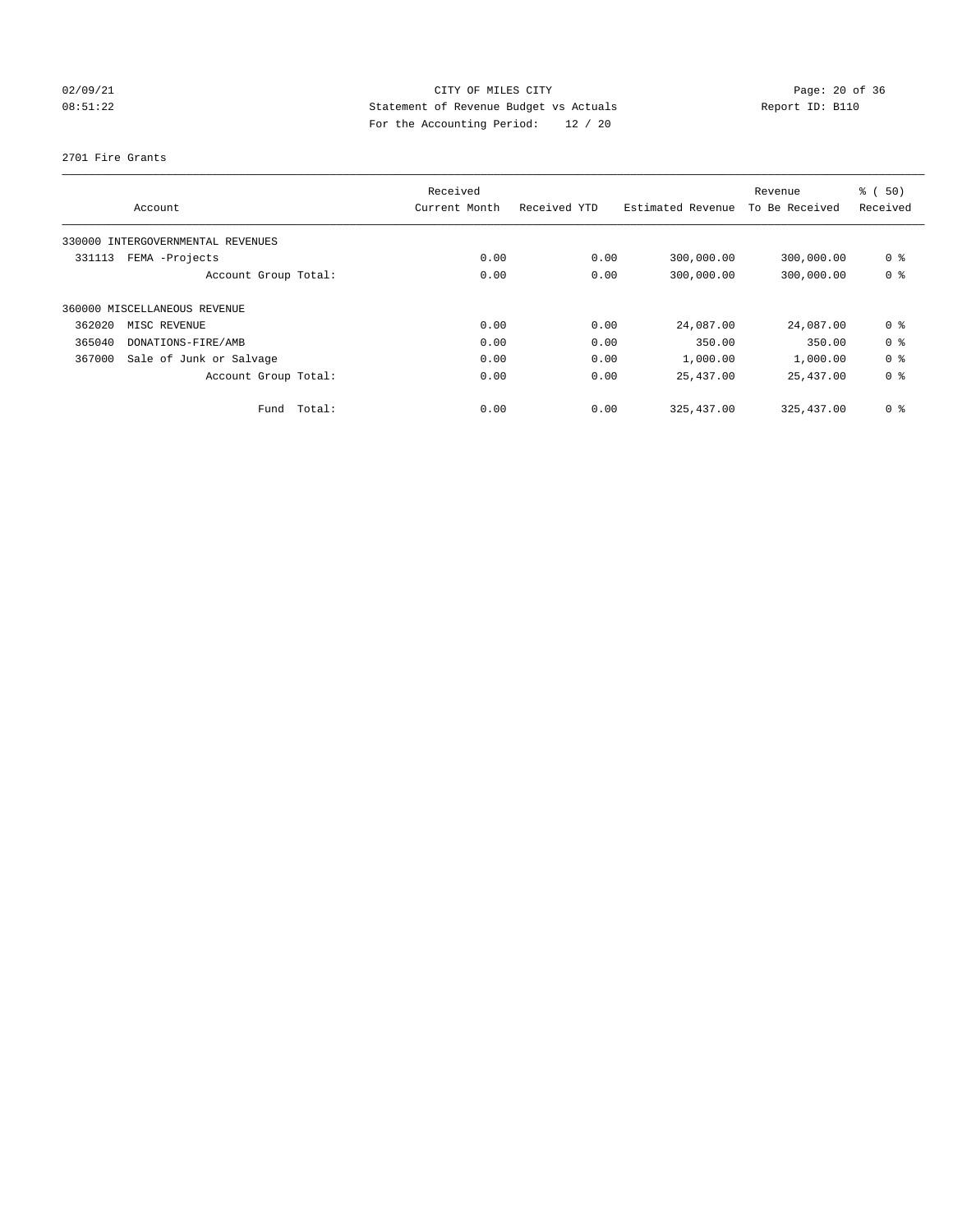## 02/09/21 Page: 21 of 36 08:51:22 Statement of Revenue Budget vs Actuals Report ID: B110 For the Accounting Period: 12 / 20

2820 GAS TAX

| Account                              | Received<br>Current Month | Received YTD | Estimated Revenue | Revenue<br>To Be Received | 8 ( 50)<br>Received |
|--------------------------------------|---------------------------|--------------|-------------------|---------------------------|---------------------|
| 330000 INTERGOVERNMENTAL REVENUES    |                           |              |                   |                           |                     |
| Gasoline Tax Apportionment<br>335040 | 14,184.04                 | 85,104.19    | 170,208.00        | 85,103.81                 | $50*$               |
| Account Group Total:                 | 14,184.04                 | 85,104.19    | 170,208.00        | 85,103.81                 | $50*$               |
| Fund Total:                          | 14,184.04                 | 85,104.19    | 170,208.00        | 85,103.81                 | $50*$               |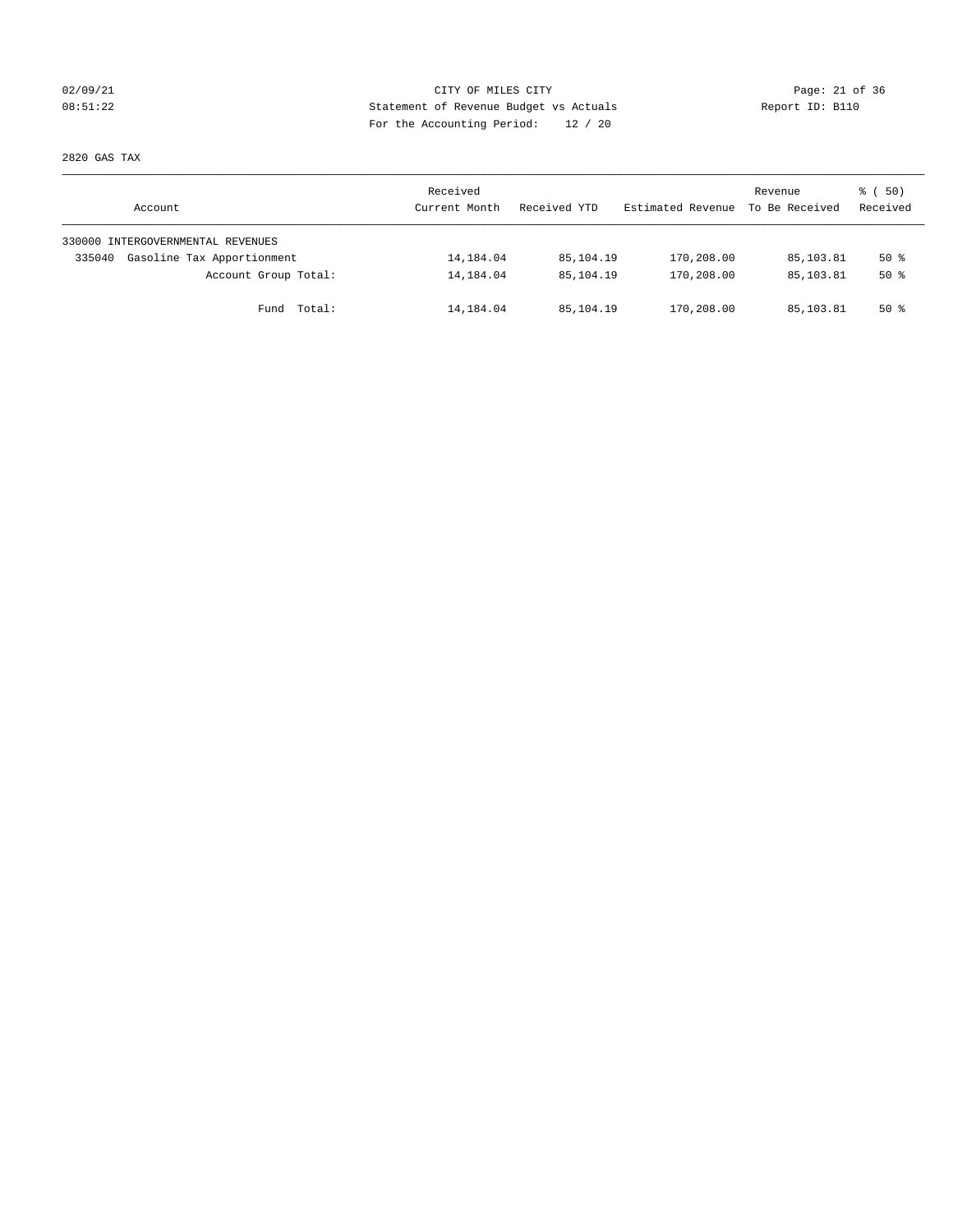## 02/09/21 Page: 22 of 36 08:51:22 Statement of Revenue Budget vs Actuals Report ID: B110 For the Accounting Period: 12 / 20

2821 HB473- Fuel Tax

|                                        | Received      |              |                   | Revenue        | % (50)         |
|----------------------------------------|---------------|--------------|-------------------|----------------|----------------|
| Account                                | Current Month | Received YTD | Estimated Revenue | To Be Received | Received       |
| 330000 INTERGOVERNMENTAL REVENUES      |               |              |                   |                |                |
| 335041<br>HB473                        | 0.00          | 0.00         | 100,000.00        | 100,000.00     | 0 %            |
| Account Group Total:                   | 0.00          | 0.00         | 100,000.00        | 100,000.00     | 0 <sup>8</sup> |
| 380000 OTHER FINANCING SOURCES         |               |              |                   |                |                |
| 383000<br>Interfund Operating Transfer | 0.00          | 0.00         | 5,000.00          | 5,000.00       | 0 <sup>8</sup> |
| Account Group Total:                   | 0.00          | 0.00         | 5,000.00          | 5,000.00       | 0 <sup>8</sup> |
| Total:<br>Fund                         | 0.00          | 0.00         | 105,000.00        | 105,000.00     | 0 <sup>8</sup> |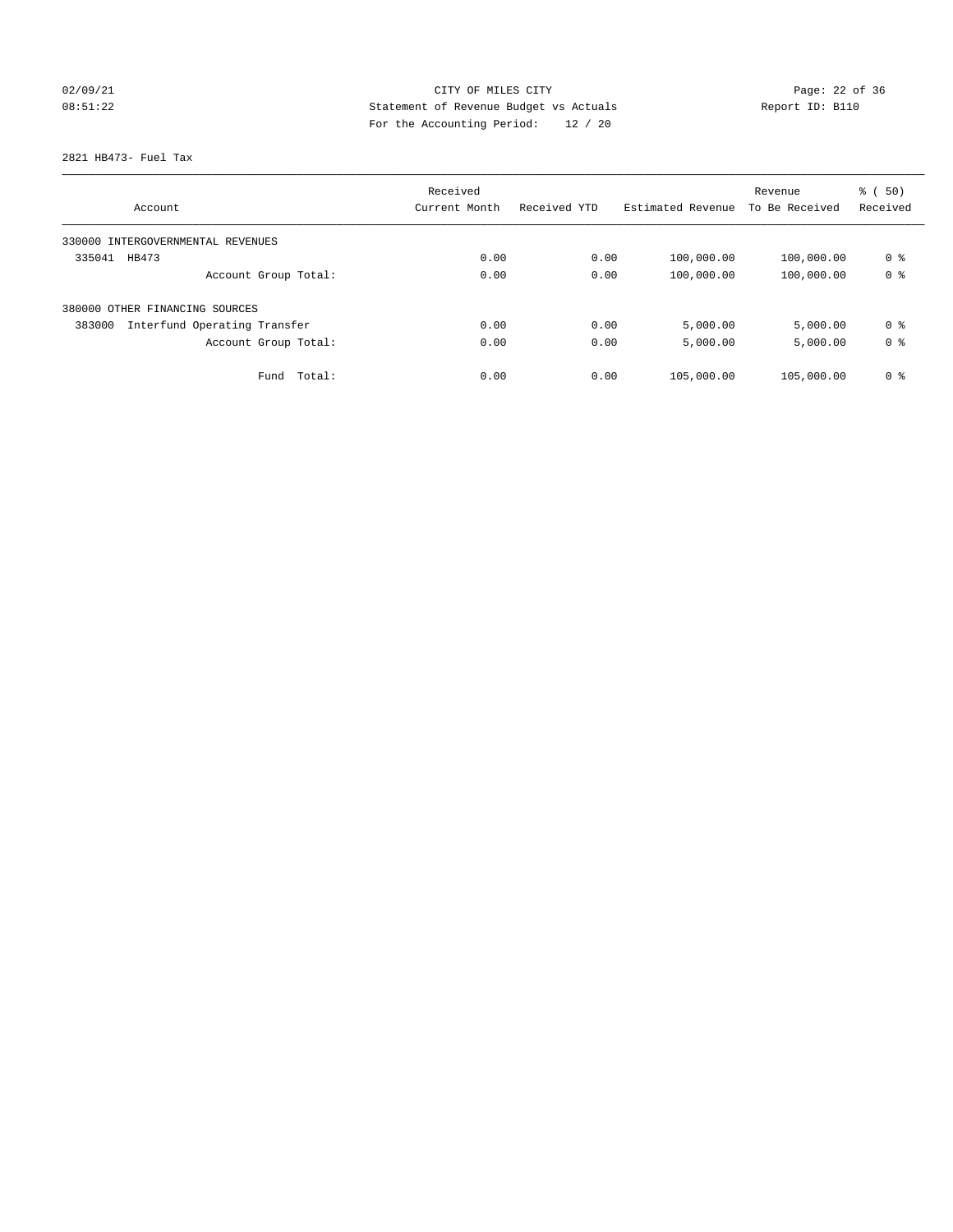## 02/09/21 Page: 23 of 36 08:51:22 Statement of Revenue Budget vs Actuals Report ID: B110 For the Accounting Period: 12 / 20

2850 Southeastern Montana Dispatch-911

| Account                              | Received<br>Current Month | Received YTD | Estimated Revenue | Revenue<br>To Be Received | $\frac{1}{6}$ (50)<br>Received |
|--------------------------------------|---------------------------|--------------|-------------------|---------------------------|--------------------------------|
| INTERGOVERNMENTAL REVENUES<br>330000 |                           |              |                   |                           |                                |
| 335080<br>Basic 911 Funds            | 46, 264. 72               | 94,200.04    | 201,000.00        | 106,799.96                | 47.8                           |
| Account Group Total:                 | 46, 264. 72               | 94,200.04    | 201,000.00        | 106,799.96                | 47.8                           |
| 370000 INVESTMENT EARNINGS           |                           |              |                   |                           |                                |
| 371010<br>Investment Earnings        | 29.32                     | 29.32        | 9,051.00          | 9,021.68                  | 0 %                            |
| Account Group Total:                 | 29.32                     | 29.32        | 9,051.00          | 9,021.68                  | 0 <sup>8</sup>                 |
| Total:<br>Fund                       | 46,294.04                 | 94,229.36    | 210,051.00        | 115,821.64                | $45$ %                         |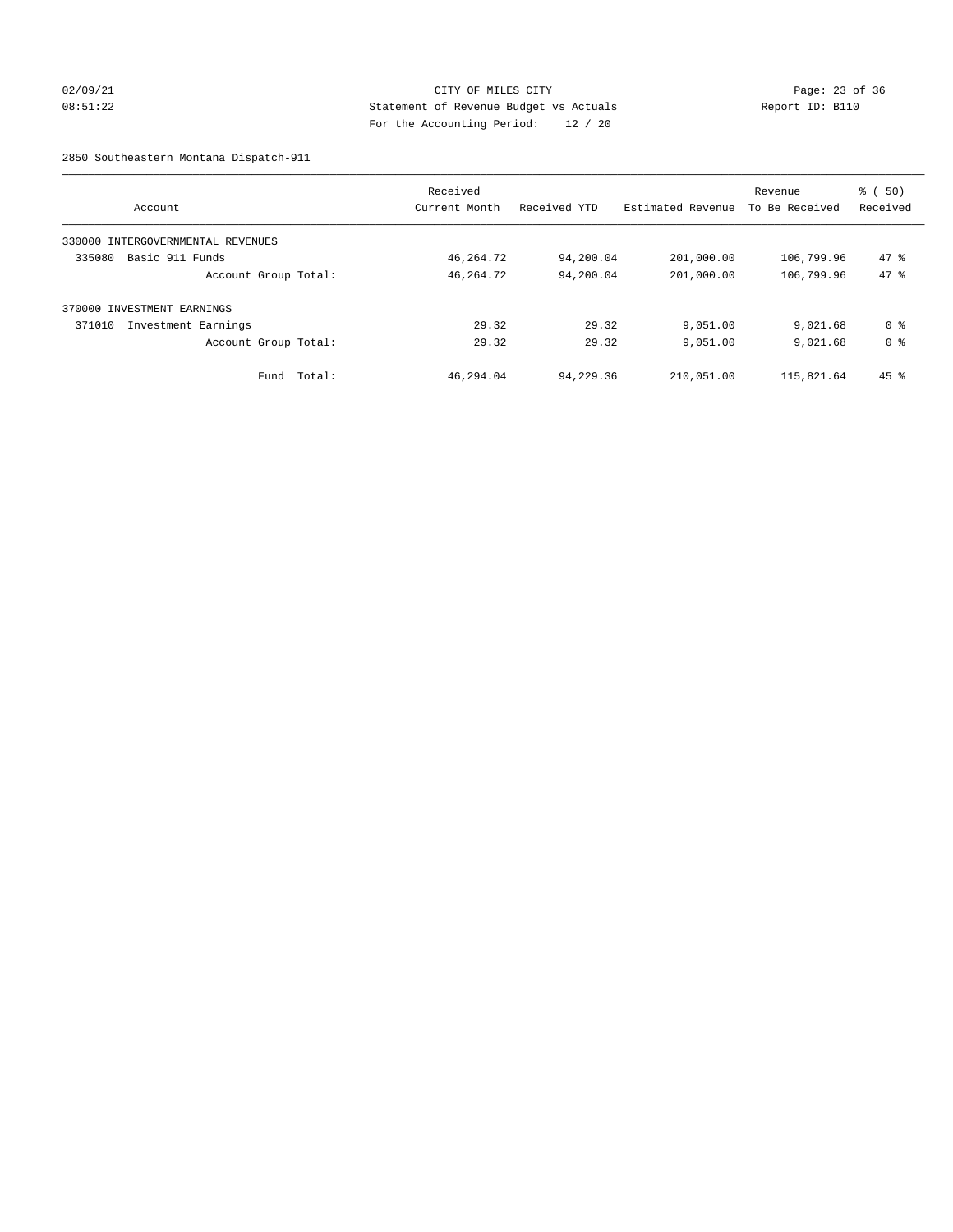## 02/09/21 Page: 24 of 36 08:51:22 Statement of Revenue Budget vs Actuals Report ID: B110 For the Accounting Period: 12 / 20

2880 LIBRARY GRANTS

|        |                                   | Received      |              |                   | Revenue        | 8 ( 50)        |
|--------|-----------------------------------|---------------|--------------|-------------------|----------------|----------------|
|        | Account                           | Current Month | Received YTD | Estimated Revenue | To Be Received | Received       |
|        | 330000 INTERGOVERNMENTAL REVENUES |               |              |                   |                |                |
| 334100 | Library - State Aid               | 0.00          | 5,398.69     | 5,399.00          | 0.31           | $100*$         |
| 334101 | HB#193-Interlibrary Loan Reimb    | 0.00          | 0.00         | 5,000.00          | 5,000.00       | 0 <sup>8</sup> |
| 334104 | Sagebrush Fed Headquarters        | 0.00          | 0.00         | 5,757.00          | 5,757.00       | 0 <sup>8</sup> |
| 334105 | Sagebrush Fed/Coal Sev Tax        | 0.00          | 5,756.23     | 0.00              | $-5.756.23$    | $***$ 8        |
|        | Account Group Total:              | 0.00          | 11, 154.92   | 16,156.00         | 5,001.08       | 69 %           |
|        | Total:<br>Fund                    | 0.00          | 11,154.92    | 16,156.00         | 5,001.08       | 69 %           |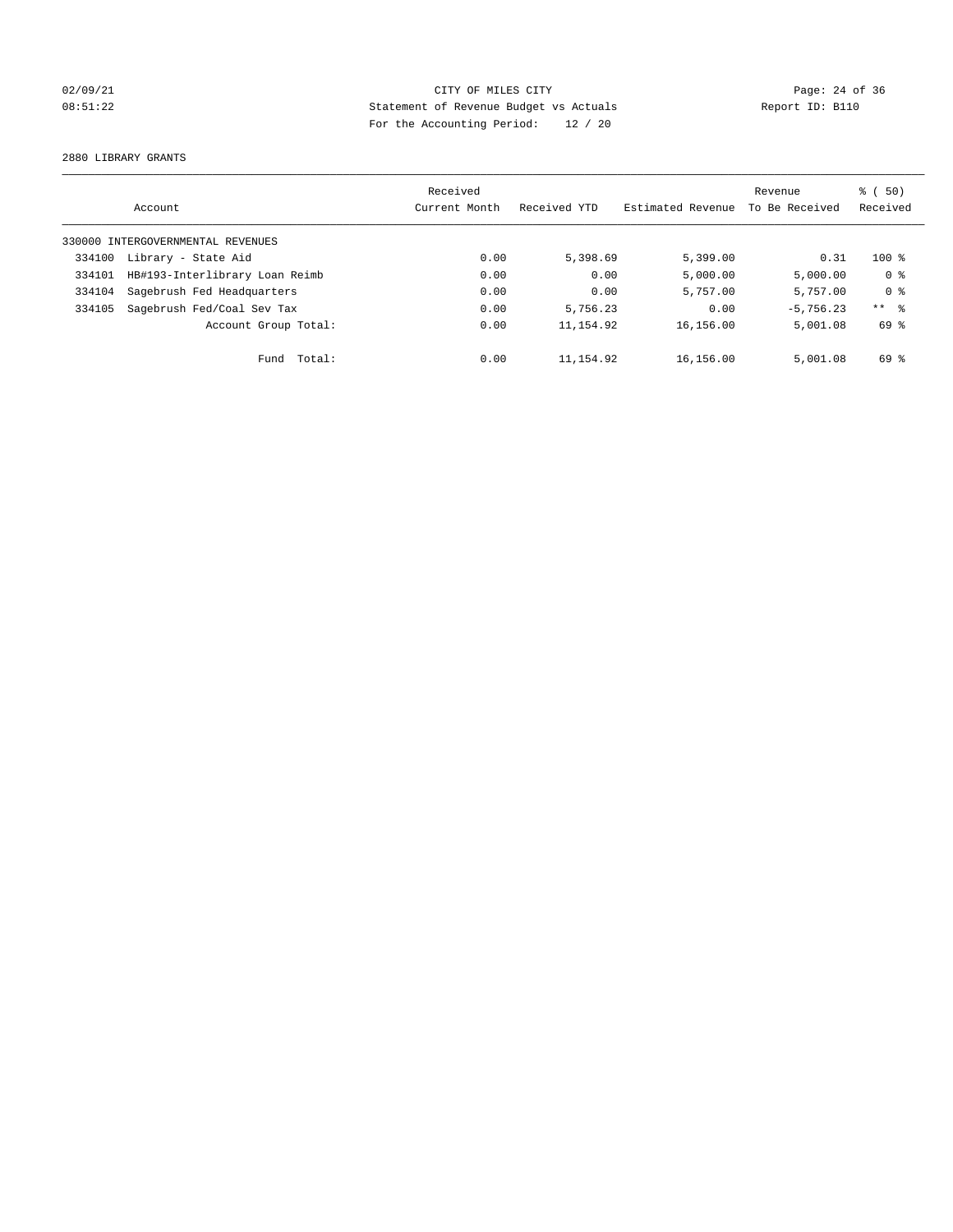## 02/09/21 Page: 25 of 36 08:51:22 Statement of Revenue Budget vs Actuals Report ID: B110 For the Accounting Period: 12 / 20

2935 Historic Preservation

|                                        | Received      |              |                   | Revenue        | % (50)   |
|----------------------------------------|---------------|--------------|-------------------|----------------|----------|
| Account                                | Current Month | Received YTD | Estimated Revenue | To Be Received | Received |
| INTERGOVERNMENTAL REVENUES<br>330000   |               |              |                   |                |          |
| 334000<br>State Grants                 | 3,000.00      | 3,000.00     | 6,000.00          | 3,000.00       | $50*$    |
| Account Group Total:                   | 3,000.00      | 3,000.00     | 6,000.00          | 3,000.00       | 50%      |
| 380000 OTHER FINANCING SOURCES         |               |              |                   |                |          |
| 383000<br>Interfund Operating Transfer | 3,000.00      | 3,000.00     | 3,000.00          | 0.00           | $100*$   |
| Account Group Total:                   | 3,000.00      | 3,000.00     | 3,000.00          | 0.00           | $100*$   |
| Total:<br>Fund                         | 6,000.00      | 6,000.00     | 9,000.00          | 3,000.00       | 67 %     |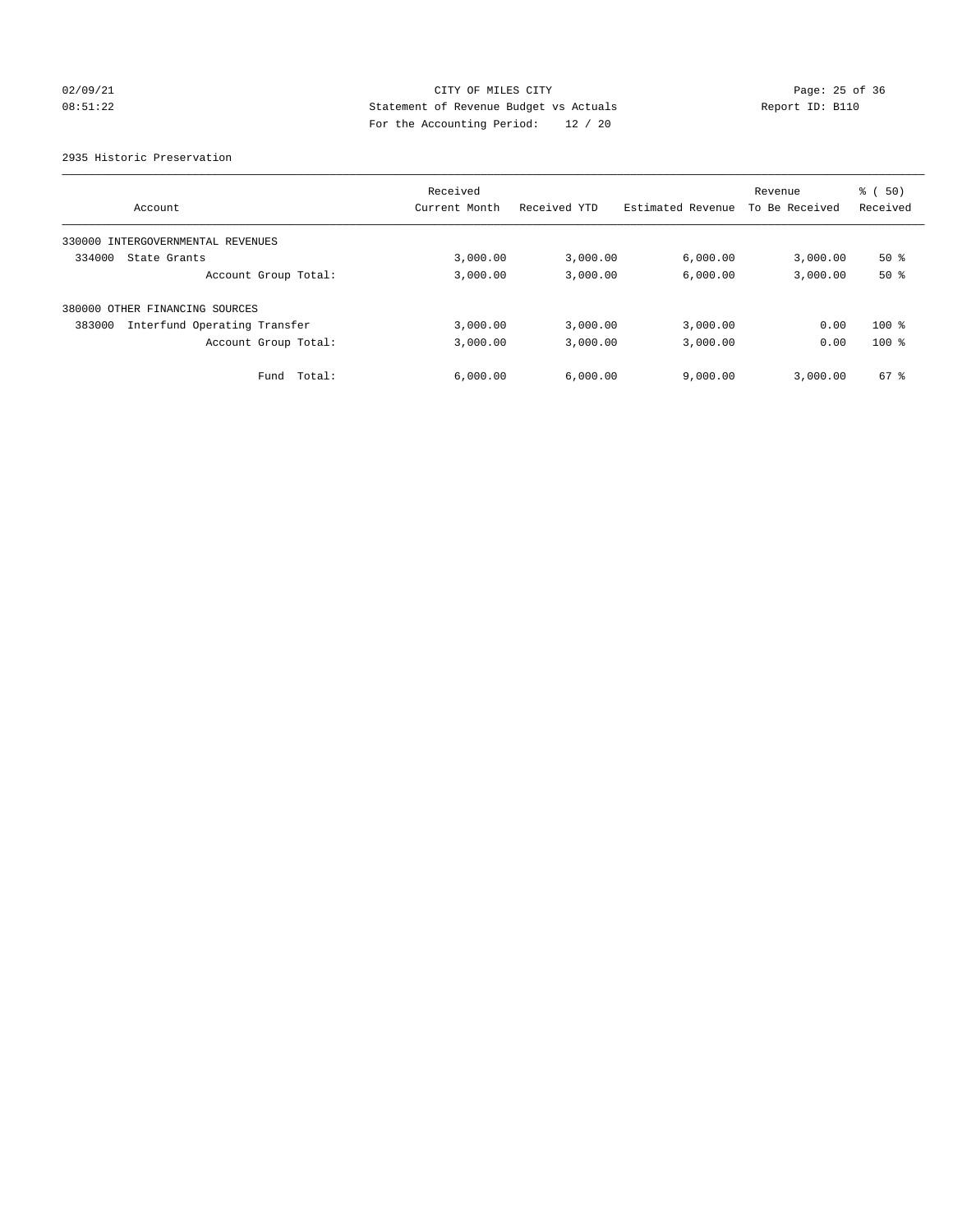## 02/09/21 Page: 26 of 36 08:51:22 Statement of Revenue Budget vs Actuals Report ID: B110 For the Accounting Period: 12 / 20

2985 RETIRED SENIOR VOLUNTEER PROG (RSVP)

|        | Account                           | Received<br>Current Month | Received YTD | Estimated Revenue | Revenue<br>To Be Received | % (50)<br>Received |
|--------|-----------------------------------|---------------------------|--------------|-------------------|---------------------------|--------------------|
|        |                                   |                           |              |                   |                           |                    |
|        | 330000 INTERGOVERNMENTAL REVENUES |                           |              |                   |                           |                    |
| 331165 | RSVP FEDERAL GRANTS               | 8,291.84                  | 35,610.56    | 86,412.00         | 50,801.44                 | 41 %               |
|        | Account Group Total:              | 8,291.84                  | 35,610.56    | 86,412.00         | 50,801.44                 | 41 %               |
|        | 360000 MISCELLANEOUS REVENUE      |                           |              |                   |                           |                    |
| 362020 | MISC REVENUE                      | 1,500.00                  | 1,895.00     | 18,600.00         | 16,705.00                 | $10*$              |
| 365000 | Contributions and Donations       | 0.00                      | 1,262.29     | 0.00              | $-1, 262.29$              | $***$ $-$          |
|        | Account Group Total:              | 1,500.00                  | 3,157.29     | 18,600.00         | 15,442.71                 | 17.8               |
|        | 370000 INVESTMENT EARNINGS        |                           |              |                   |                           |                    |
| 371010 | Investment Earnings               | 8.54                      | 8.54         | 0.00              | $-8.54$                   | $***$ $ -$         |
|        | Account Group Total:              | 8.54                      | 8.54         | 0.00              | $-8.54$                   | $***$ $ -$         |
|        | Fund Total:                       | 9,800.38                  | 38,776.39    | 105,012.00        | 66,235.61                 | 37 <sup>8</sup>    |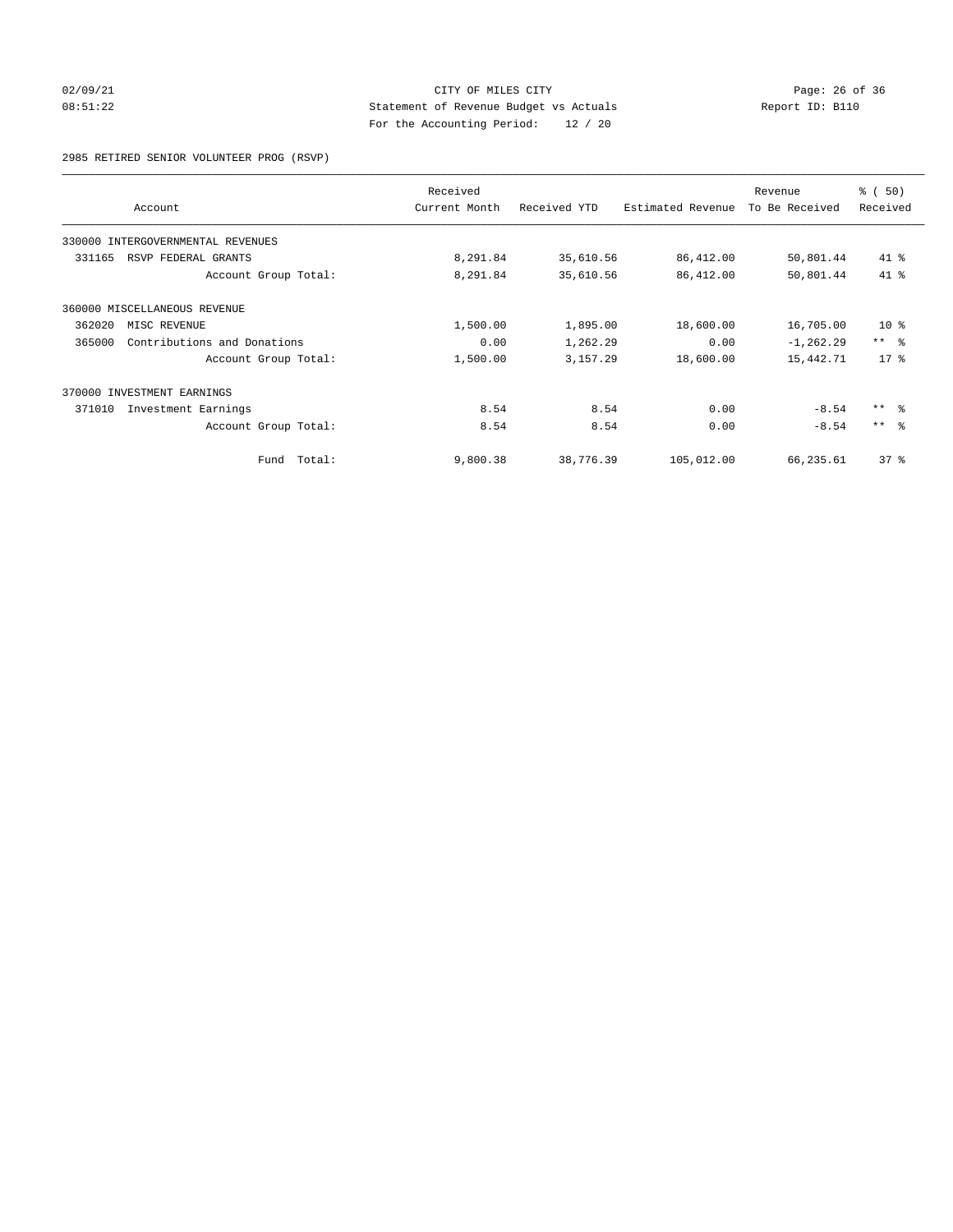## 02/09/21 Page: 27 of 36 08:51:22 Statement of Revenue Budget vs Actuals Report ID: B110 For the Accounting Period: 12 / 20

3301 Judgement Settlement/Southgate

| Account                       | Received<br>Current Month | Received YTD | Estimated Revenue | Revenue<br>To Be Received | $\frac{1}{6}$ (50)<br>Received |
|-------------------------------|---------------------------|--------------|-------------------|---------------------------|--------------------------------|
| 310000 TAXES                  |                           |              |                   |                           |                                |
| 311010<br>Real Property Taxes | 4,189.14                  | 56,509.22    | 101,700.00        | 45,190.78                 | 56 %                           |
| Account Group Total:          | 4,189.14                  | 56,509.22    | 101,700.00        | 45,190.78                 | 56%                            |
| 360000 MISCELLANEOUS REVENUE  |                           |              |                   |                           |                                |
| 362000<br>Insurance Proceeds  | 0.00                      | 100,000.00   | 100,000.00        | 0.00                      | $100*$                         |
| Account Group Total:          | 0.00                      | 100,000.00   | 100,000.00        | 0.00                      | $100*$                         |
| Total:<br>Fund                | 4,189.14                  | 156,509.22   | 201,700.00        | 45,190.78                 | 78 %                           |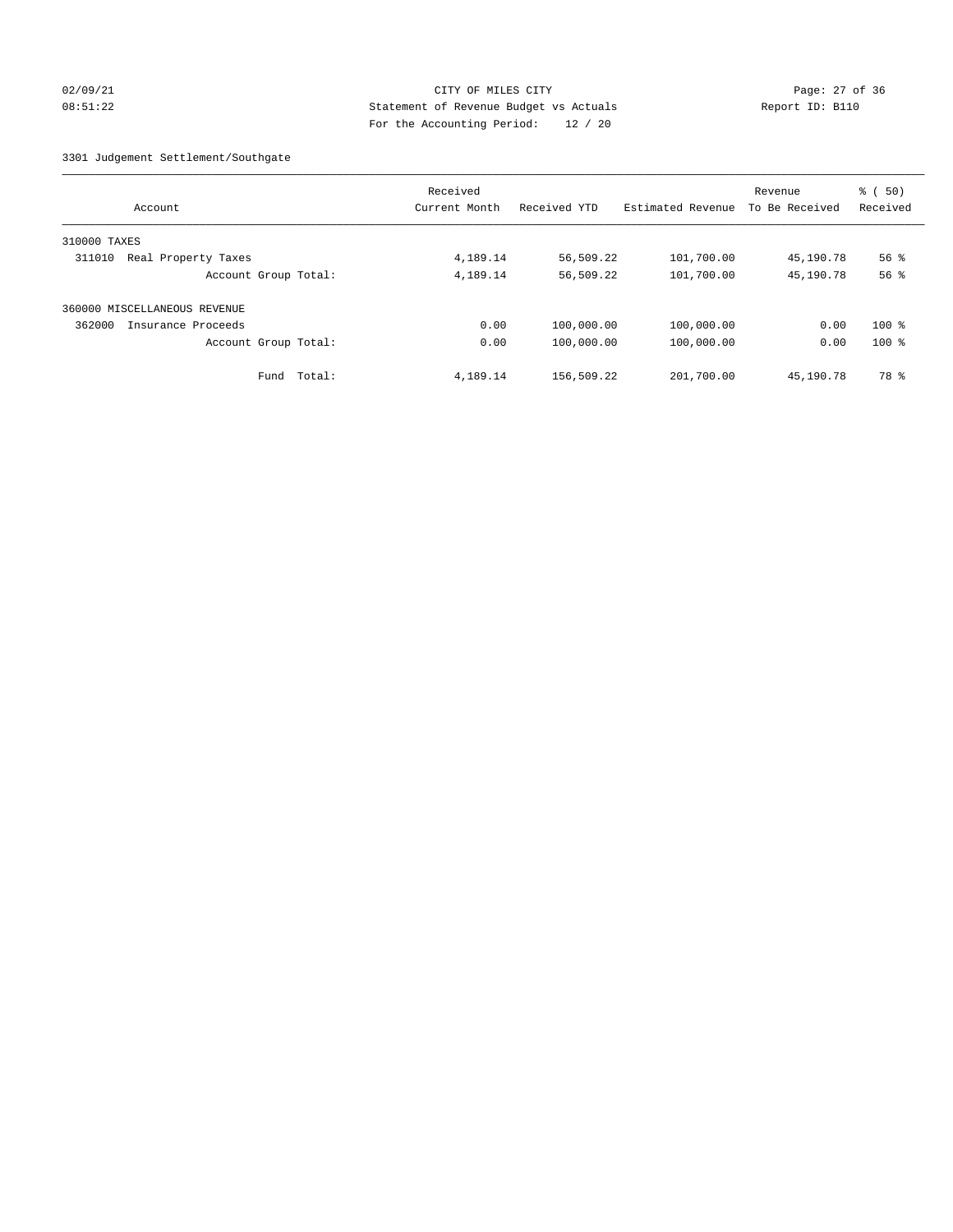## 02/09/21 Page: 28 of 36 08:51:22 Statement of Revenue Budget vs Actuals Report ID: B110 For the Accounting Period: 12 / 20

3670 SID 211

| Account                                           | Received<br>Current Month | Received YTD | Estimated Revenue | Revenue<br>To Be Received | 8 ( 50)<br>Received |
|---------------------------------------------------|---------------------------|--------------|-------------------|---------------------------|---------------------|
| 360000 MISCELLANEOUS REVENUE                      |                           |              |                   |                           |                     |
| Bond Principal and Interest Assessments<br>363020 | 0.00                      | 1,980.47     | 3,790.00          | 1,809.53                  | $52*$               |
| Account Group Total:                              | 0.00                      | 1,980.47     | 3,790.00          | 1,809.53                  | $52*$               |
| Fund Total:                                       | 0.00                      | 1,980.47     | 3,790.00          | 1,809.53                  | $52$ $%$            |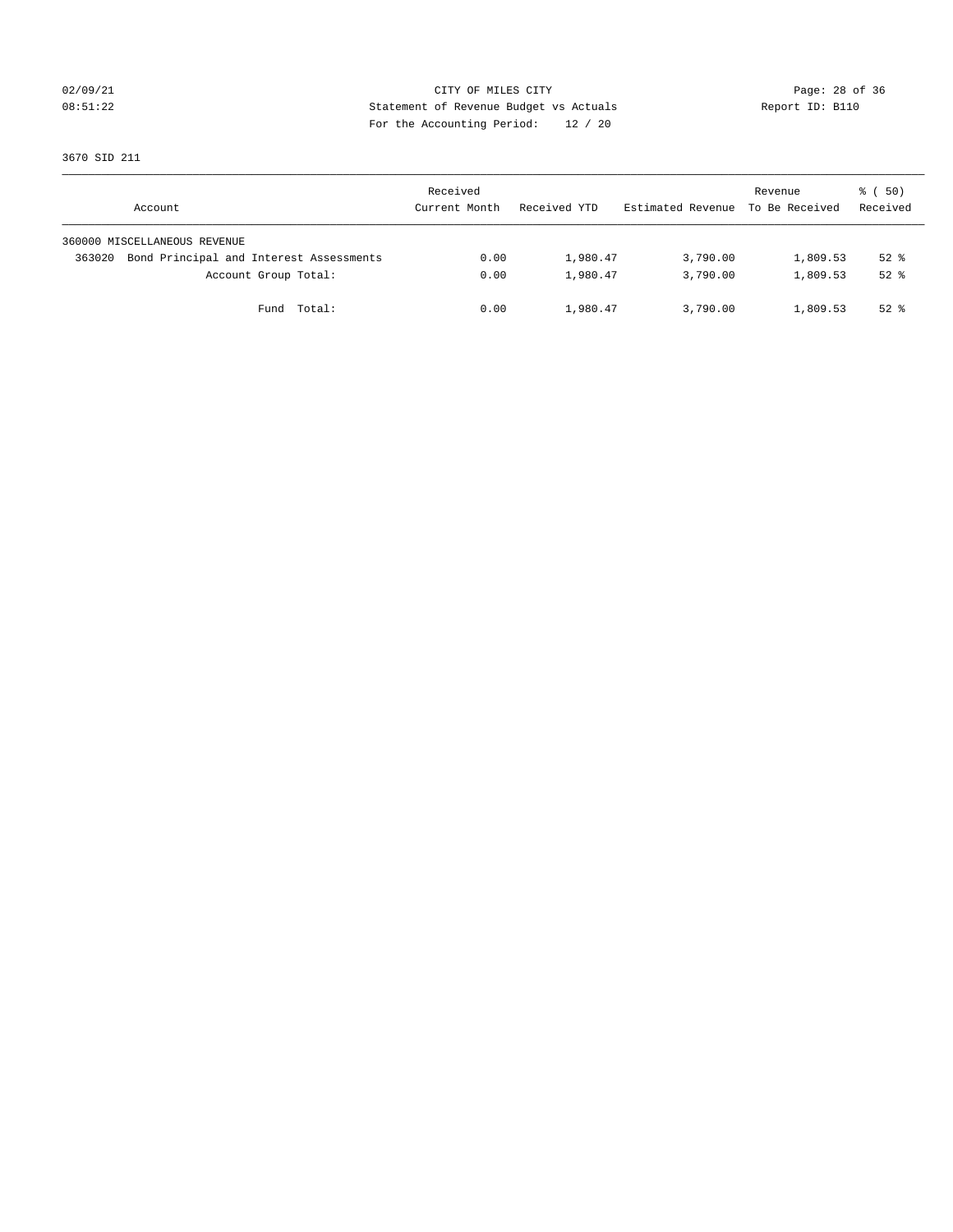# 02/09/21 Page: 29 of 36 08:51:22 Statement of Revenue Budget vs Actuals Report ID: B110 For the Accounting Period: 12 / 20

4000 General Fund Capitol Improvement Fund

| Account                       | Received<br>Current Month | Received YTD | Estimated Revenue | Revenue<br>To Be Received | 8 ( 50)<br>Received |
|-------------------------------|---------------------------|--------------|-------------------|---------------------------|---------------------|
| 370000 INVESTMENT EARNINGS    |                           |              |                   |                           |                     |
| Investment Earnings<br>371010 | 31.92                     | 31.92        | 900.00            | 868.08                    | 4 %                 |
| Account Group Total:          | 31.92                     | 31.92        | 900.00            | 868.08                    | $4 \text{ }$        |
| Fund Total:                   | 31.92                     | 31.92        | 900.00            | 868.08                    | 4 %                 |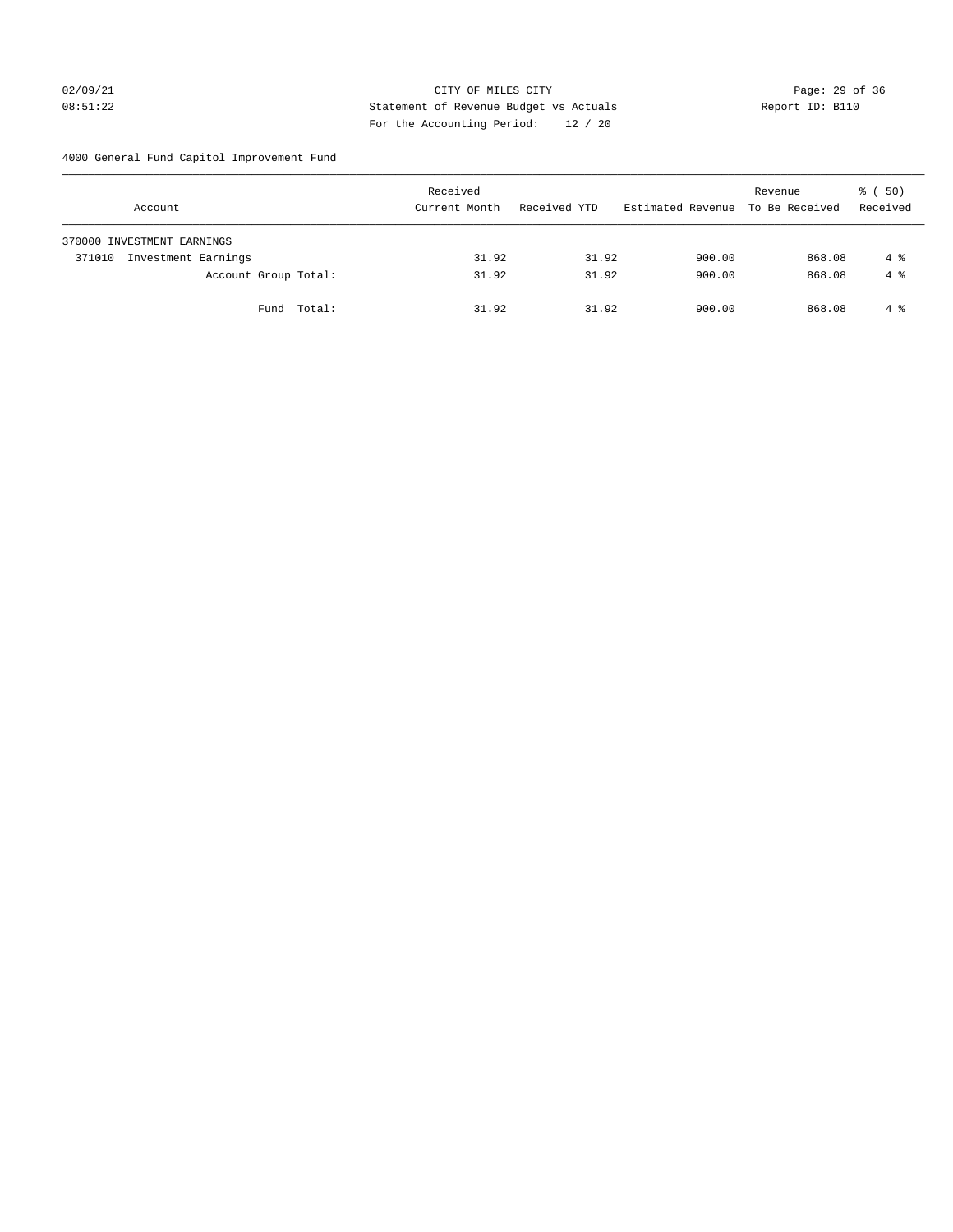# 02/09/21 Page: 30 of 36 Page: 30 of 36 Page: 30 of 36 Page: 30 of 36 Page: 30 of 36 08:51:22 Statement of Revenue Budget vs Actuals Report ID: B110 For the Accounting Period: 12 / 20

4050 Ambulance Capital Improvement Fund

| Account                           | Received<br>Current Month | Received YTD | Estimated Revenue | Revenue<br>To Be Received | 8 ( 50)<br>Received |
|-----------------------------------|---------------------------|--------------|-------------------|---------------------------|---------------------|
| 330000 INTERGOVERNMENTAL REVENUES |                           |              |                   |                           |                     |
| 337000<br>Private Grants          | 0.00                      | 0.00         | 350.00            | 350.00                    | 0 %                 |
| Account Group Total:              | 0.00                      | 0.00         | 350.00            | 350.00                    | 0 <sup>8</sup>      |
| Fund Total:                       | 0.00                      | 0.00         | 350.00            | 350.00                    | 0 %                 |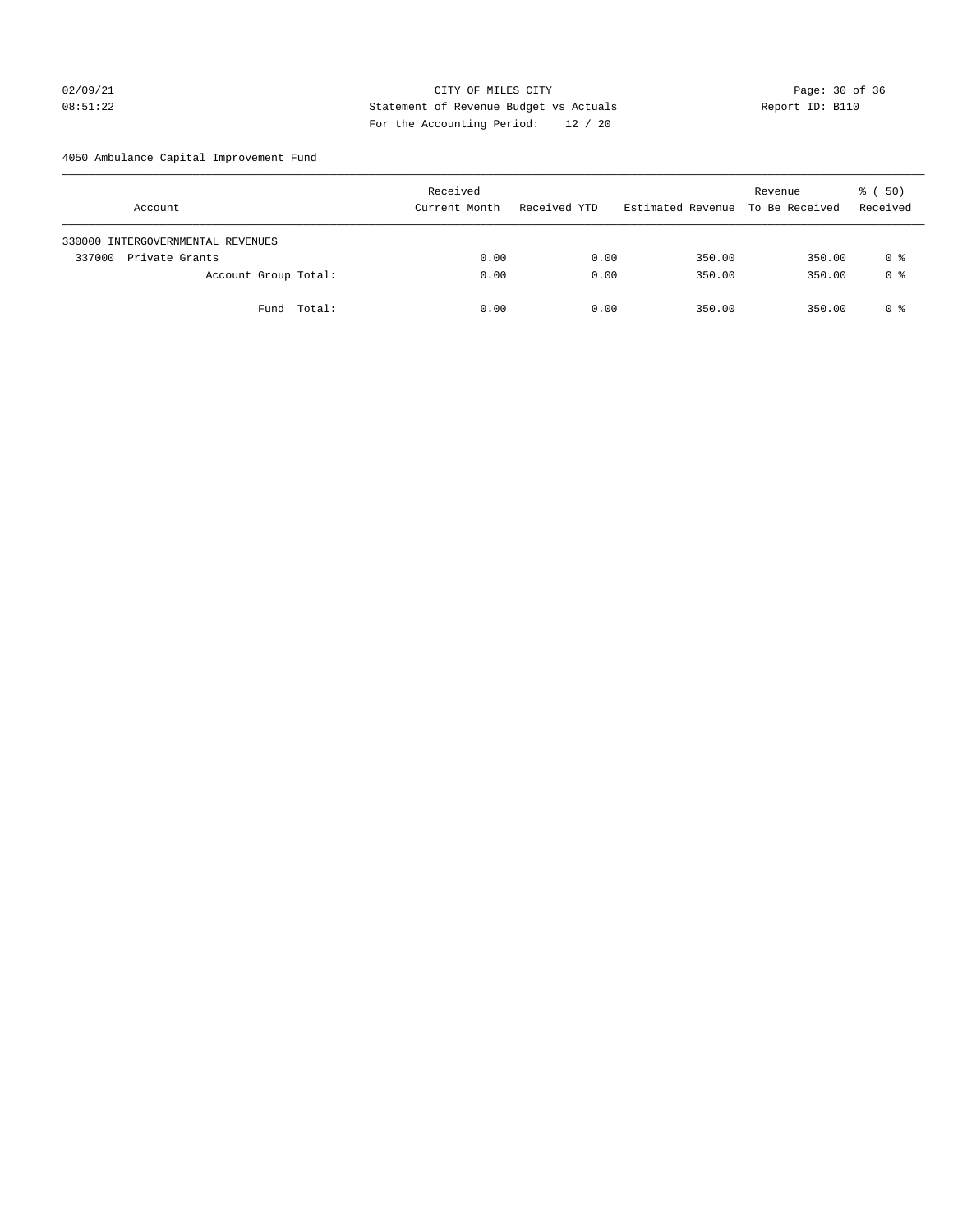## 02/09/21 Page: 31 of 36 Page: 31 of 36 Page: 31 of 36 Page: 31 of 36 Page: 31 of 36 08:51:22 Statement of Revenue Budget vs Actuals Report ID: B110 For the Accounting Period: 12 / 20

4060 CAPITAL IMPROV-PUBLIC WORKS

|        |                                    | Received      |              |                   | Revenue        | % (50)          |
|--------|------------------------------------|---------------|--------------|-------------------|----------------|-----------------|
|        | Account                            | Current Month | Received YTD | Estimated Revenue | To Be Received | Received        |
|        | 320000 LICENSES AND PERMITS        |               |              |                   |                |                 |
| 323040 | Other Miscellaneous Permits        | 100.00        | 1,500.00     | 4,200.00          | 2,700.00       | 36 <sup>8</sup> |
|        | Account Group Total:               | 100.00        | 1,500.00     | 4,200.00          | 2,700.00       | 36 <sup>8</sup> |
|        | 340000 Charges for Services        |               |              |                   |                |                 |
| 343014 | Street Cleaning                    | 0.00          | 0.00         | 10,800.00         | 10,800.00      | 0 <sup>8</sup>  |
| 343016 | Prkg Vio/Off Str-Impnd Fees        | 0.00          | 0.00         | 500.00            | 500.00         | 0 <sup>8</sup>  |
| 343018 | Sale of Street & Roadway Materials | 0.00          | 0.00         | 1,000.00          | 1,000.00       | 0 <sup>8</sup>  |
|        | Account Group Total:               | 0.00          | 0.00         | 12,300.00         | 12,300.00      | 0 <sup>8</sup>  |
|        | 370000 INVESTMENT EARNINGS         |               |              |                   |                |                 |
| 371010 | Investment Earnings                | 125.89        | 125.89       | 6,500.00          | 6,374.11       | 2 <sup>8</sup>  |
|        | Account Group Total:               | 125.89        | 125.89       | 6,500.00          | 6,374.11       | 2 <sup>8</sup>  |
|        | 380000 OTHER FINANCING SOURCES     |               |              |                   |                |                 |
| 383000 | Interfund Operating Transfer       | 0.00          | 0.00         | 75,760.00         | 75,760.00      | 0 <sup>8</sup>  |
|        | Account Group Total:               | 0.00          | 0.00         | 75,760.00         | 75,760.00      | 0 <sup>8</sup>  |
|        | Fund Total:                        | 225.89        | 1,625.89     | 98,760.00         | 97, 134. 11    | 2 <sup>8</sup>  |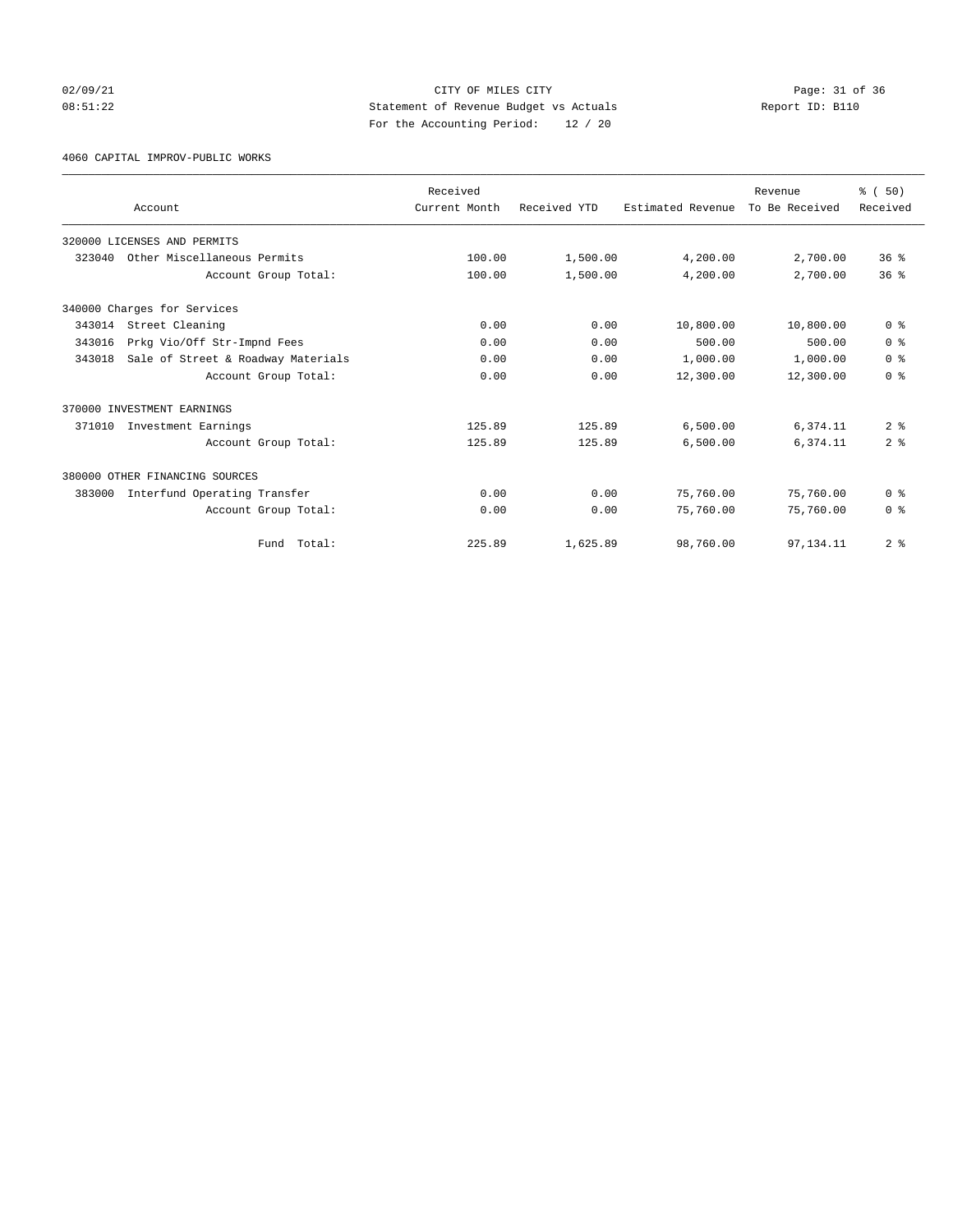# 02/09/21 CITY OF MILES CITY CHECK CONTROL Page: 32 of 36 08:51:22 Statement of Revenue Budget vs Actuals Report ID: B110 For the Accounting Period: 12 / 20

# 5210 WATER UTILITY

|        | Account                             | Received<br>Current Month | Received YTD | Estimated Revenue | Revenue<br>To Be Received | % (50)<br>Received      |
|--------|-------------------------------------|---------------------------|--------------|-------------------|---------------------------|-------------------------|
|        |                                     |                           |              |                   |                           |                         |
|        | 330000 INTERGOVERNMENTAL REVENUES   |                           |              |                   |                           |                         |
| 331990 | Federal Stimulus                    | 0.00                      | 3,051.65     | 0.00              | $-3,051.65$               | $***$ $=$ $\frac{6}{5}$ |
| 334120 | TSEP Grant                          | 0.00                      | 528,771.92   | 750,000.00        | 221, 228.08               | $71*$                   |
|        | Account Group Total:                | 0.00                      | 531,823.57   | 750,000.00        | 218, 176. 43              | 71 %                    |
|        | 340000 Charges for Services         |                           |              |                   |                           |                         |
| 343021 | Metered Water Sales                 | 141, 403.46               | 1,217,770.98 | 2,028,780.00      | 811,009.02                | 60 %                    |
| 343022 | Unmetered Water Sales/Chrgoffs      | 0.00                      | 52.39        | 750.00            | 697.61                    | 7 %                     |
| 343023 | Bulk Water Sales                    | $-45.36$                  | 2,169.59     | 10,000.00         | 7,830.41                  | $22$ $%$                |
| 343024 | Sales of Water Materials & Supplies | 284.00                    | 284.00       | 0.00              | $-284.00$                 | $***$ $ -$              |
| 343025 | Hookup Fee                          | 670.00                    | 1,975.00     | 2,500.00          | 525.00                    | 79 %                    |
| 343026 | Water Install/Tap Chrgs/Labor       | 75.00                     | 3, 114.43    | 5,000.00          | 1,885.57                  | $62$ $%$                |
| 343027 | Chg for Wtr Dept. Serv              | 1,012.00                  | 8,432.73     | 20,000.00         | 11,567.27                 | $42*$                   |
| 343029 | Curb Stop Replacement Fee           | 3,582.00                  | 21,810.00    | 43,000.00         | 21,190.00                 | $51$ %                  |
|        | Account Group Total:                | 146,981.10                | 1,255,609.12 | 2,110,030.00      | 854,420.88                | 60 %                    |
|        | 360000 MISCELLANEOUS REVENUE        |                           |              |                   |                           |                         |
|        | 362020 MISC REVENUE                 | 2,015.00                  | 2,175.33     | 0.00              | $-2, 175.33$              | $***$<br>- 옹            |
|        | Account Group Total:                | 2,015.00                  | 2,175.33     | 0.00              | $-2, 175.33$              | $***$ 8                 |
|        | 370000 INVESTMENT EARNINGS          |                           |              |                   |                           |                         |
|        | 371010 Investment Earnings          | 4,285.69                  | 4,285.69     | 45,000.00         | 40,714.31                 | $10*$                   |
|        | Account Group Total:                | 4,285.69                  | 4,285.69     | 45,000.00         | 40,714.31                 | $10*$                   |
|        | 380000 OTHER FINANCING SOURCES      |                           |              |                   |                           |                         |
| 383000 | Interfund Operating Transfer        | 100,000.00                | 100,000.00   | 100,000.00        | 0.00                      | 100 <sub>8</sub>        |
|        | Account Group Total:                | 100,000.00                | 100,000.00   | 100,000.00        | 0.00                      | $100*$                  |
|        | Total:<br>Fund                      | 253, 281.79               | 1,893,893.71 | 3,005,030.00      | 1, 111, 136.29            | 63%                     |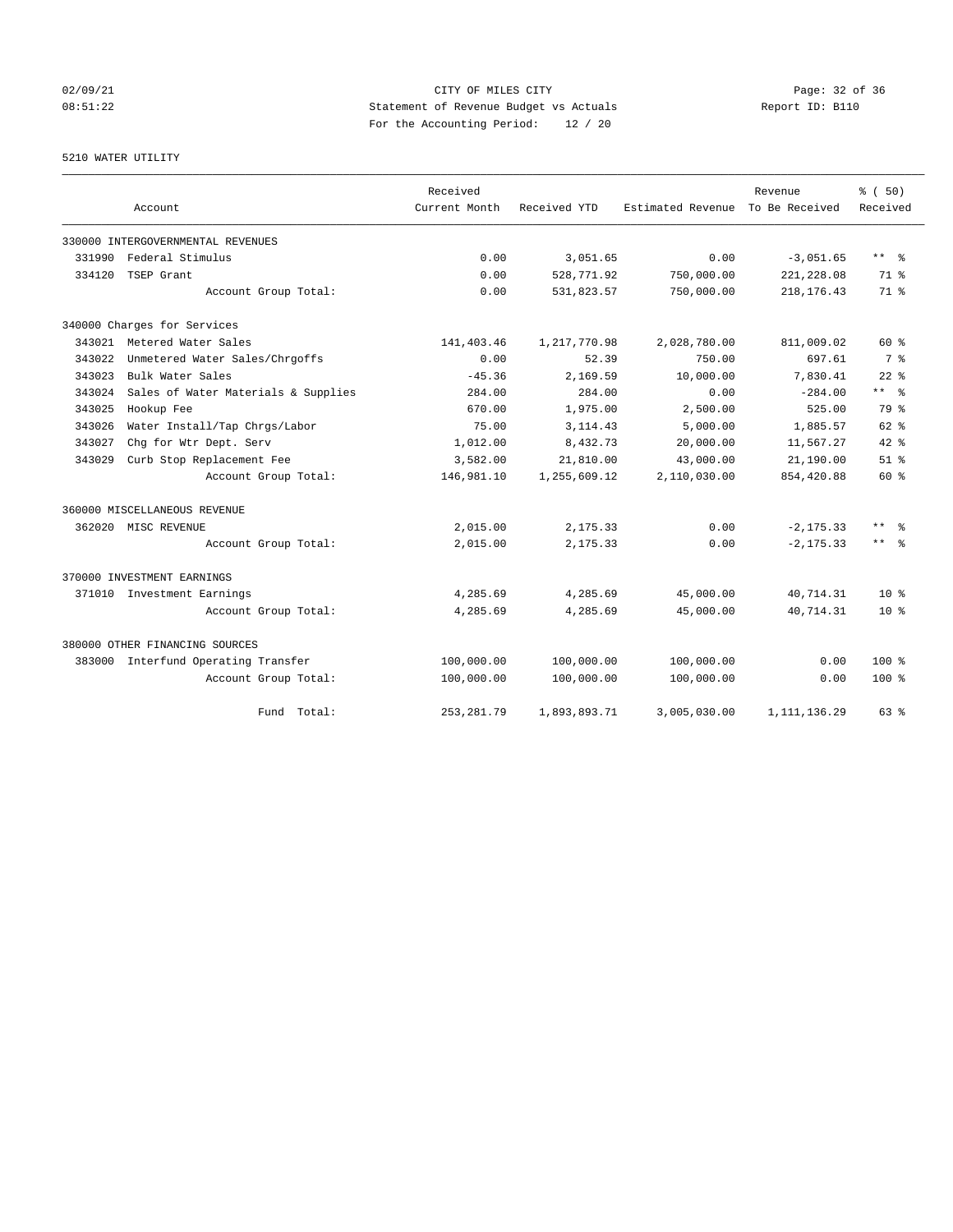## 02/09/21 Page: 33 of 36 Page: 33 of 36 Page: 33 of 36 Page: 33 of 36 Page: 33 of 36 Page: 33 of 36 Page: 33 of 36 08:51:22 Statement of Revenue Budget vs Actuals Report ID: B110 For the Accounting Period: 12 / 20

# 5310 SEWER UTILITY

|        | Account                             | Received<br>Current Month | Received YTD | Estimated Revenue | Revenue<br>To Be Received | % (50)<br>Received      |
|--------|-------------------------------------|---------------------------|--------------|-------------------|---------------------------|-------------------------|
|        |                                     |                           |              |                   |                           |                         |
|        | 330000 INTERGOVERNMENTAL REVENUES   |                           |              |                   |                           |                         |
| 331990 | Federal Stimulus                    | 0.00                      | 3,051.65     | 0.00              | $-3,051.65$               | $***$ $=$ $\frac{6}{5}$ |
|        | Account Group Total:                | 0.00                      | 3,051.65     | 0.00              | $-3.051.65$               | $***$ $=$               |
|        | 340000 Charges for Services         |                           |              |                   |                           |                         |
| 341075 | Serv/Cnty-Interlocal Agmt           | 0.00                      | 0.00         | 1,500.00          | 1,500.00                  | 0 <sup>8</sup>          |
| 343031 | Sewer Service Charges               | 169,597.88                | 1,030,118.04 | 2,020,810.00      | 990,691.96                | $51$ $%$                |
| 343032 | Sewer Installation Charges/Chrgoffs | 0.00                      | 52.39        | 1,000.00          | 947.61                    | 5 <sup>8</sup>          |
| 343033 | Hookup Fee                          | 0.00                      | 240.00       | 1,000.00          | 760.00                    | $24$ $%$                |
| 343034 | Treatment Facilities Fees           | 480.00                    | 4,120.00     | 2,000.00          | $-2,120.00$               | $206$ %                 |
| 343036 | Miscellaneous Sewer Revenue (Labor) | 0.00                      | 3,670.30     | 15,000.00         | 11,329.70                 | $24$ $%$                |
| 343037 | Baker Road Etc.                     | 1,191.33                  | 7,011.96     | 12,000.00         | 4,988.04                  | 58 %                    |
|        | Account Group Total:                | 171,269.21                | 1,045,212.69 | 2,053,310.00      | 1,008,097.31              | $51$ $%$                |
|        | 360000 MISCELLANEOUS REVENUE        |                           |              |                   |                           |                         |
| 361010 | Land Rental                         | 0.00                      | 2,873.90     | 2,900.00          | 26.10                     | 99 <sup>8</sup>         |
| 362020 | MISC REVENUE                        | 0.00                      | 122.38       | 500.00            | 377.62                    | $24$ $%$                |
|        | Account Group Total:                | 0.00                      | 2,996.28     | 3,400.00          | 403.72                    | 88 %                    |
|        | 370000 INVESTMENT EARNINGS          |                           |              |                   |                           |                         |
| 371010 | Investment Earnings                 | 2,610.43                  | 2,610.43     | 35,000.00         | 32,389.57                 | 7 %                     |
|        | Account Group Total:                | 2,610.43                  | 2,610.43     | 35,000.00         | 32,389.57                 | 7 %                     |
|        | Fund Total:                         | 173,879.64                | 1,053,871.05 | 2,091,710.00      | 1,037,838.95              | $50*$                   |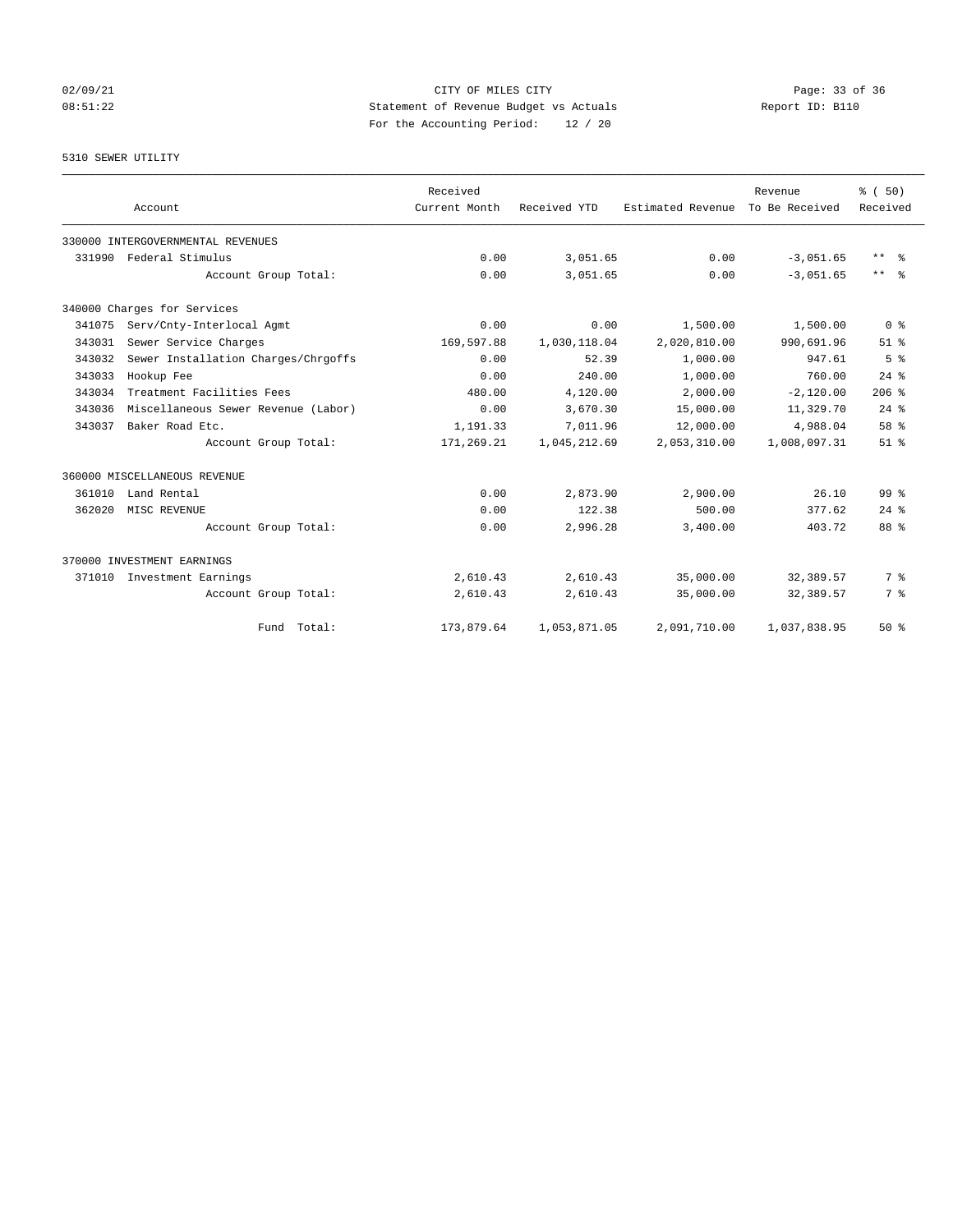## 02/09/21 Page: 34 of 36 08:51:22 Statement of Revenue Budget vs Actuals Report ID: B110 For the Accounting Period: 12 / 20

5510 AMBULANCE FUND

|              |                                        | Received      |              |                   | Revenue        | % (50)              |
|--------------|----------------------------------------|---------------|--------------|-------------------|----------------|---------------------|
|              | Account                                | Current Month | Received YTD | Estimated Revenue | To Be Received | Received            |
| 310000 TAXES |                                        |               |              |                   |                |                     |
|              | 311010 Real Property Taxes             | 395.10        | 5,395.62     | 9,281.00          | 3,885.38       | 58 %                |
| 311020       | Personal Property Taxes                | 2.08          | 22.76        | 210.00            | 187.24         | $11*$               |
| 312000       | Penalty & Interest on Delinquent Taxes | 2.74          | 10.81        | 10.00             | $-0.81$        | 108 <sup>8</sup>    |
|              | Account Group Total:                   | 399.92        | 5,429.19     | 9,501.00          | 4,071.81       | 57%                 |
|              | 330000 INTERGOVERNMENTAL REVENUES      |               |              |                   |                |                     |
| 331040       | Medicaid Supplemental Program-State    | 36, 281.74    | 36, 281.74   | 12,500.00         | $-23,781.74$   | $290*$              |
| 331113       | FEMA -Projects                         | 0.00          | 0.00         | 50,000.00         | 50,000.00      | 0 <sup>8</sup>      |
| 331990       | Federal Stimulus                       | 0.00          | 208,168.46   | 0.00              | $-208, 168.46$ | $***$ $-$           |
| 331993       | COVID-19 Federal Stimulus              | 0.00          | 11,051.17    | 0.00              | $-11,051.17$   | $\star\star$<br>- % |
| 334993       | COVID-19 State Stimulus                | 0.00          | 0.00         | 11,052.00         | 11,052.00      | 0 <sup>8</sup>      |
|              | Account Group Total:                   | 36, 281.74    | 255,501.37   | 73,552.00         | $-181,949.37$  | $347$ $%$           |
|              | 340000 Charges for Services            |               |              |                   |                |                     |
| 341075       | Serv/Cnty-Interlocal Agmt              | 0.00          | 0.00         | 55,187.00         | 55,187.00      | 0 <sup>8</sup>      |
| 342026       | Ambulance Charges                      | 79,139.89     | 532,238.63   | 1,333,694.00      | 801, 455.37    | $40*$               |
| 342027       | Ambulance Standby                      | 0.00          | 3,005.00     | 4,000.00          | 995.00         | $75*$               |
|              | Account Group Total:                   | 79,139.89     | 535, 243.63  | 1,392,881.00      | 857,637.37     | 38 <sup>8</sup>     |
|              | 360000 MISCELLANEOUS REVENUE           |               |              |                   |                |                     |
| 362020       | MISC REVENUE                           | 0.00          | 1,023.79     | 500.00            | $-523.79$      | $205$ %             |
| 366010       | Misc- From Charge off Accts            | 946.52        | 18,299.99    | 5,000.00          | $-13, 299.99$  | $366$ $%$           |
| 367000       | Sale of Junk or Salvage                | 0.00          | 0.00         | 500.00            | 500.00         | 0 <sup>8</sup>      |
|              | Account Group Total:                   | 946.52        | 19, 323. 78  | 6,000.00          | $-13, 323.78$  | $322$ $%$           |
|              | 370000 INVESTMENT EARNINGS             |               |              |                   |                |                     |
|              | 371010 Investment Earnings             | 47.94         | 47.94        | 0.00              | $-47.94$       | $\star\star$<br>- 왕 |
|              | Account Group Total:                   | 47.94         | 47.94        | 0.00              | $-47.94$       | $***$ $ -$          |
|              | Fund Total:                            | 116,816.01    | 815, 545.91  | 1,481,934.00      | 666, 388, 09   | 55 <sup>8</sup>     |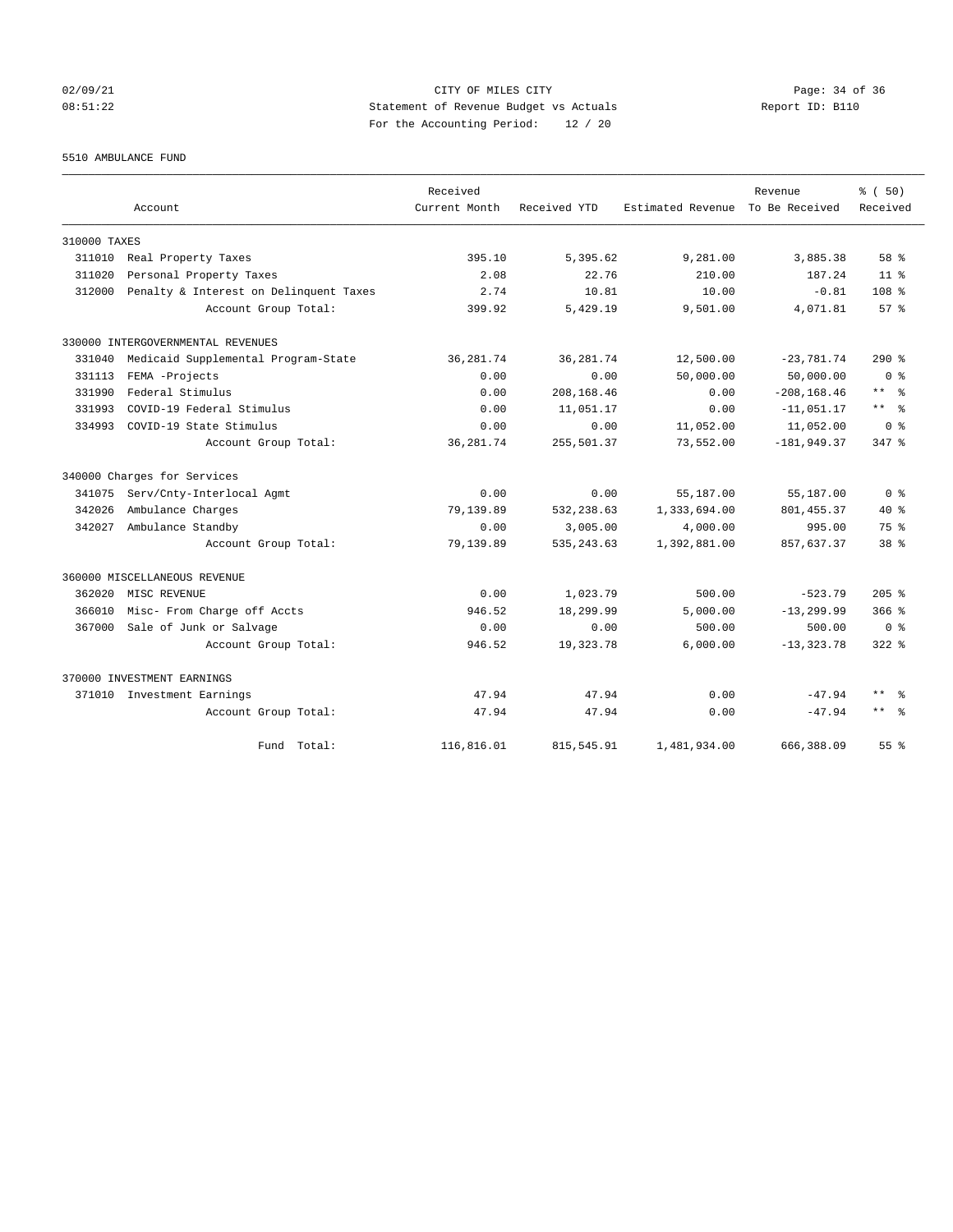## 02/09/21 Page: 35 of 36 Page: 35 of 36 Page: 35 of 36 Page: 35 of 36 Page: 35 of 36 Page: 35 of 36 Page: 35 of 36 08:51:22 Statement of Revenue Budget vs Actuals Report ID: B110 For the Accounting Period: 12 / 20

5610 AIRPORT OPERATING

|              |                                        | Received      |              |                                  | Revenue       | % (50)          |
|--------------|----------------------------------------|---------------|--------------|----------------------------------|---------------|-----------------|
|              | Account                                | Current Month | Received YTD | Estimated Revenue To Be Received |               | Received        |
| 310000 TAXES |                                        |               |              |                                  |               |                 |
| 311010       | Real Property Taxes                    | 592.74        | 8,094.71     | 13,922.00                        | 5,827.29      | 58 %            |
| 311020       | Personal Property Taxes                | 3.11          | 34.15        | 316.00                           | 281.85        | 11 <sup>8</sup> |
| 312000       | Penalty & Interest on Delinquent Taxes | 4.12          | 16.23        | 40.00                            | 23.77         | $41*$           |
|              | Account Group Total:                   | 599.97        | 8,145.09     | 14,278.00                        | 6,132.91      | $57*$           |
|              | 330000 INTERGOVERNMENTAL REVENUES      |               |              |                                  |               |                 |
|              | 331126 AIP 018-2019                    | 26,550.00     | 139,201.99   | 197,910.00                       | 58,708.01     | 70 %            |
| 331993       | COVID-19 Federal Stimulus              | 0.00          | 30,000.00    | 30,000.00                        | 0.00          | $100$ %         |
| 334060       | Coal Board Grant                       | 0.00          | 19,433.96    | 35,400.00                        | 15,966.04     | 55 %            |
|              | Account Group Total:                   | 26,550.00     | 188,635.95   | 263,310.00                       | 74,674.05     | $72*$           |
|              | 340000 Charges for Services            |               |              |                                  |               |                 |
| 341075       | Serv/Cnty-Interlocal Agmt              | 0.00          | 0.00         | 30,000.00                        | 30,000.00     | 0 <sup>8</sup>  |
| 343018       | Sale of Street & Roadway Materials     | 0.00          | 1,064.00     | 1,000.00                         | $-64.00$      | 106 %           |
| 343061       | Landing Fees                           | 183.75        | 1,194.90     | 2,000.00                         | 805.10        | 60 %            |
| 343062       | Aviation Fuel                          | 12,347.89     | 395, 272.05  | 300,000.00                       | $-95, 272.05$ | $132*$          |
| 343064       | Hangar Rent                            | 7,204.95      | 44, 411.24   | 59,000.00                        | 14,588.76     | $75*$           |
| 343065       | Building Rentals                       | 3,009.76      | 9,370.56     | 14,000.00                        | 4,629.44      | 67 %            |
| 343067       | Other - Miscellaneous                  | 5,049.00      | 49,299.71    | 500.00                           | $-48,799.71$  | $***$ %         |
| 343069       | Ag Contract                            | 0.00          | 11,000.00    | 11,000.00                        | 0.00          | $100*$          |
|              | Account Group Total:                   | 27,795.35     | 511,612.46   | 417,500.00                       | $-94, 112.46$ | $123$ $%$       |
|              | 360000 MISCELLANEOUS REVENUE           |               |              |                                  |               |                 |
| 361010       | Land Rental                            | 1,260.54      | 8,803.67     | 20,000.00                        | 11, 196.33    | 44 %            |
| 362020       | MISC REVENUE                           | 103.54        | 135.02       | 350.00                           | 214.98        | 39 <sup>8</sup> |
|              | Account Group Total:                   | 1,364.08      | 8,938.69     | 20,350.00                        | 11, 411.31    | 44 %            |
|              | 370000 INVESTMENT EARNINGS             |               |              |                                  |               |                 |
|              | 371010 Investment Earnings             | 298.49        | 298.49       | 2,000.00                         | 1,701.51      | 15 <sup>8</sup> |
|              | Account Group Total:                   | 298.49        | 298.49       | 2,000.00                         | 1,701.51      | 15 <sup>8</sup> |
|              | 380000 OTHER FINANCING SOURCES         |               |              |                                  |               |                 |
|              | 381071 MT Aero Loan Hanger 8 Door      | 0.00          | 15,000.00    | 15,000.00                        | 0.00          | $100$ %         |
|              | Account Group Total:                   | 0.00          | 15,000.00    | 15,000.00                        | 0.00          | $100$ %         |
|              | Fund Total:                            | 56,607.89     | 732,630.68   | 732,438.00                       | $-192.68$     | $100*$          |